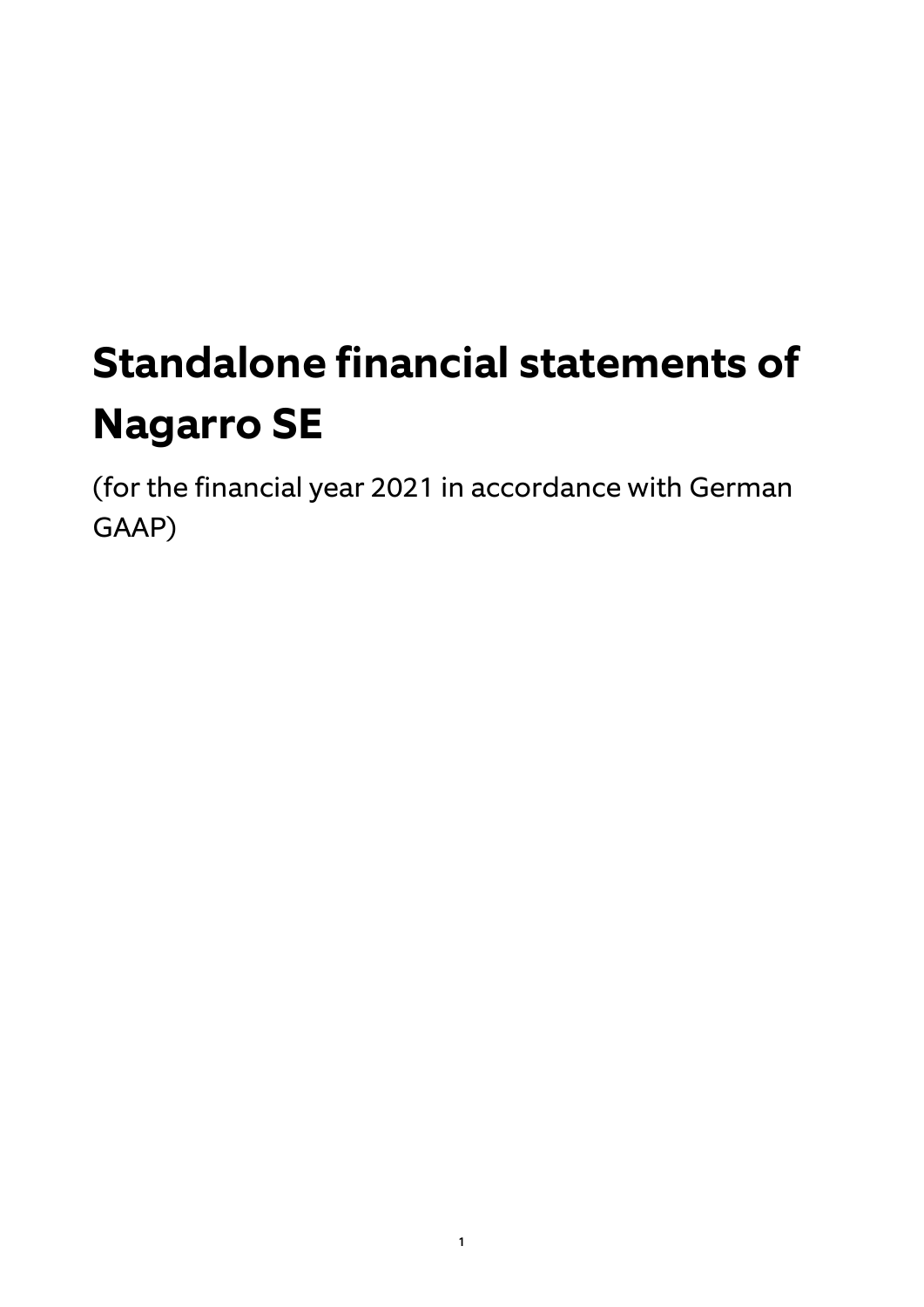# **I. Balance sheet**

| <b>ASSETS</b>                                                         | 2021      | 2021           | 2020           |
|-----------------------------------------------------------------------|-----------|----------------|----------------|
| in EUR                                                                |           |                |                |
| A. Fixed assets                                                       |           |                |                |
| I. Intangibles                                                        |           | 10,000.00      |                |
| 1. Purchased rights                                                   | 10,000.00 |                |                |
| II. Financial assets                                                  |           |                |                |
| 1. Shares in affiliated companies                                     |           | 380,444,220.93 | 437,280,620.00 |
| 2. Loans to affiliated companies                                      |           | 56,411,305.94  | 158,208,103.39 |
|                                                                       |           | 436,855,526.87 | 595,488,723.39 |
|                                                                       |           | 436,865,526.87 | 595,488,723.39 |
| <b>B. Current assets</b>                                              |           |                |                |
| I. Receivables and other assets                                       |           |                |                |
| 1. Accounts receivables from affiliated<br>companies                  |           | 6,341,340.01   |                |
| 2. Other assets                                                       |           | 1,369,828.17   | 800,830.34     |
|                                                                       |           | 7,711,168.18   | 800,830.34     |
| II. Cash in hand, central bank balances, bank<br>balances and cheques |           | 19,068,021.70  | 17,561,111.27  |
|                                                                       |           | 26,779,189.88  | 18,361,941.61  |
| C. Prepaid expenses                                                   |           | 803,821.29     | 845,941.16     |
| D. Deferred tax assets                                                |           | 4,838,575.57   |                |
| <b>Total assets</b>                                                   |           | 469,287,113.61 | 614,696,606.16 |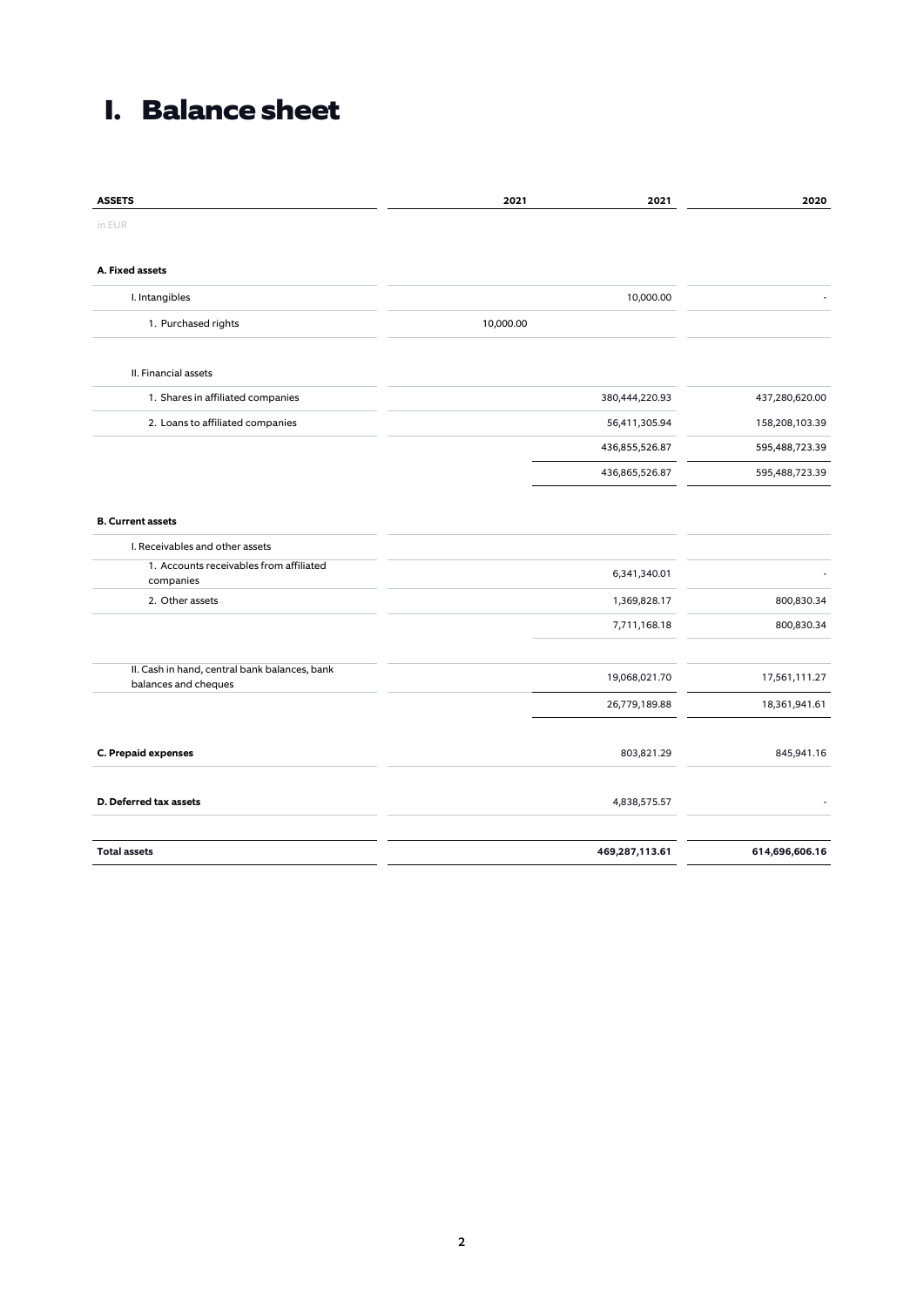| <b>Equity and liabilities</b>                                                  | 2021         | 2021           | 2020            |
|--------------------------------------------------------------------------------|--------------|----------------|-----------------|
| in EUR                                                                         |              |                |                 |
| A. Equity                                                                      |              |                |                 |
| I. Share capital                                                               |              | 13,775,985.00  | 11,382,513.00   |
| II. Capital reserve                                                            |              | 233,178,015.00 | 232,409,547.00  |
| III. Retained earnings                                                         |              | (3,381,739.34) | (15,877,164.27) |
|                                                                                |              | 243,572,260.66 | 227,914,895.73  |
| <b>B. Provisions</b>                                                           |              |                |                 |
| I. Income tax provisions                                                       | 1,924,108.80 |                |                 |
| II. Other provisions                                                           | 682,258.44   | 2,606,367.24   | 610,291.83      |
|                                                                                |              | 2,606,367.24   | 610,291.83      |
| <b>C.</b> Liabilities                                                          |              |                |                 |
| I. Liabilities to banks                                                        |              | 193,500,000.00 | 181,387,346.62  |
| II. Trade payables                                                             |              | 1,344,575.91   | 2,688,214.84    |
| III. Liabilities to affiliated companies                                       |              | 27,414,055.11  | 201,952,689.78  |
| IV. Other liabilities                                                          |              | 849,854.69     | 143,167.36      |
| - there of from taxes EUR 58,499.60 (December 31,<br>2020: EUR 18,601.46)      |              |                |                 |
| - of which under social security EUR 1,450.02<br>(December 31, 2020: EUR 0.10) |              |                |                 |
|                                                                                |              | 223,108,485.71 | 386,171,418.60  |

**Total equity and liabilities 469,287,113.61 614,696,606.16**

3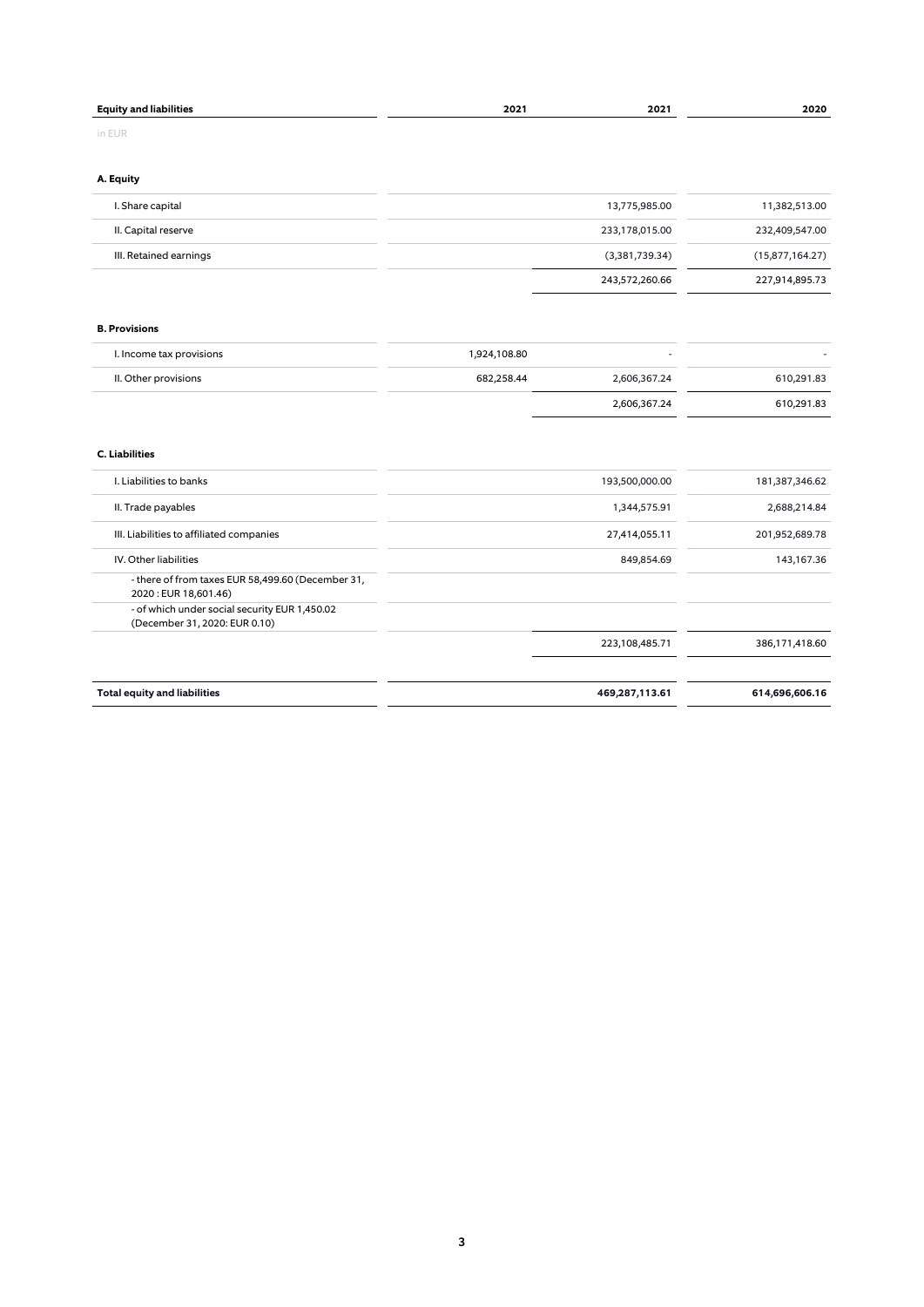# **II. Income statement**

| <b>Profit or Loss</b>                                                                                      | 2021<br>2021    | 2020            |
|------------------------------------------------------------------------------------------------------------|-----------------|-----------------|
| in EUR                                                                                                     |                 |                 |
| 1. Revenue                                                                                                 | 19,000.00       |                 |
| - of which from affiliated companies EUR 19,000.00<br>(December 31, 2020: EUR 0)                           |                 |                 |
| 2. Other operating income                                                                                  | 7,694,207.59    | 1,064.61        |
| - of which from affiliated companies EUR 5,564,363.00<br>(December 31, 2020: EUR 0)                        |                 |                 |
| - of which from income from currency translation EUR<br>109,838.25<br>(December 31, 2020: EUR 0)           |                 |                 |
| 3. Personnel expenses                                                                                      | (651, 169.49)   | (130, 191.04)   |
| a) Wages and salaries                                                                                      | (626, 313.38)   | (125,035.02)    |
| b) Social security and other pension costs                                                                 | (24,856.11)     | (5, 156.02)     |
|                                                                                                            |                 |                 |
| 4. Other operating expenses                                                                                | (6,100,575.08)  | (13,086,582.43) |
| - of which from expenses from currency translation EUR<br>475,316.62<br>(December 31, 2020: EUR 65,746.50) |                 |                 |
| 5. Income from other investments and long term loans                                                       | 1,085,914.06    | 131,730.33      |
| - of which from affiliated companies EUR 1,085,914.06<br>(December 31, 2020: EUR 131, 730.33)              |                 |                 |
| 6. Interest and similar expenses                                                                           | (4,963,150.85)  | (2,793,185.74)  |
| - of which from affiliated companies EUR 709,330.59<br>(December 31, 2020: EUR 2,671,657.74)               |                 |                 |
| 7. Income from profit transfer agreements                                                                  | 11,194,514.31   |                 |
| 8. Result before taxes                                                                                     | 8,278,740.54    | (15,877,164.27) |
| 9. Taxes                                                                                                   | 4,216,684.39    |                 |
|                                                                                                            |                 |                 |
| 10. Result for the year/period                                                                             | 12,495,424.93   | (15,877,164.27) |
| 11. Loss brought forward from previous year                                                                | (15,877,164.27) |                 |
| 12. Retained earnings                                                                                      | (3,381,739.34)  | (15,877,164.27) |
|                                                                                                            |                 |                 |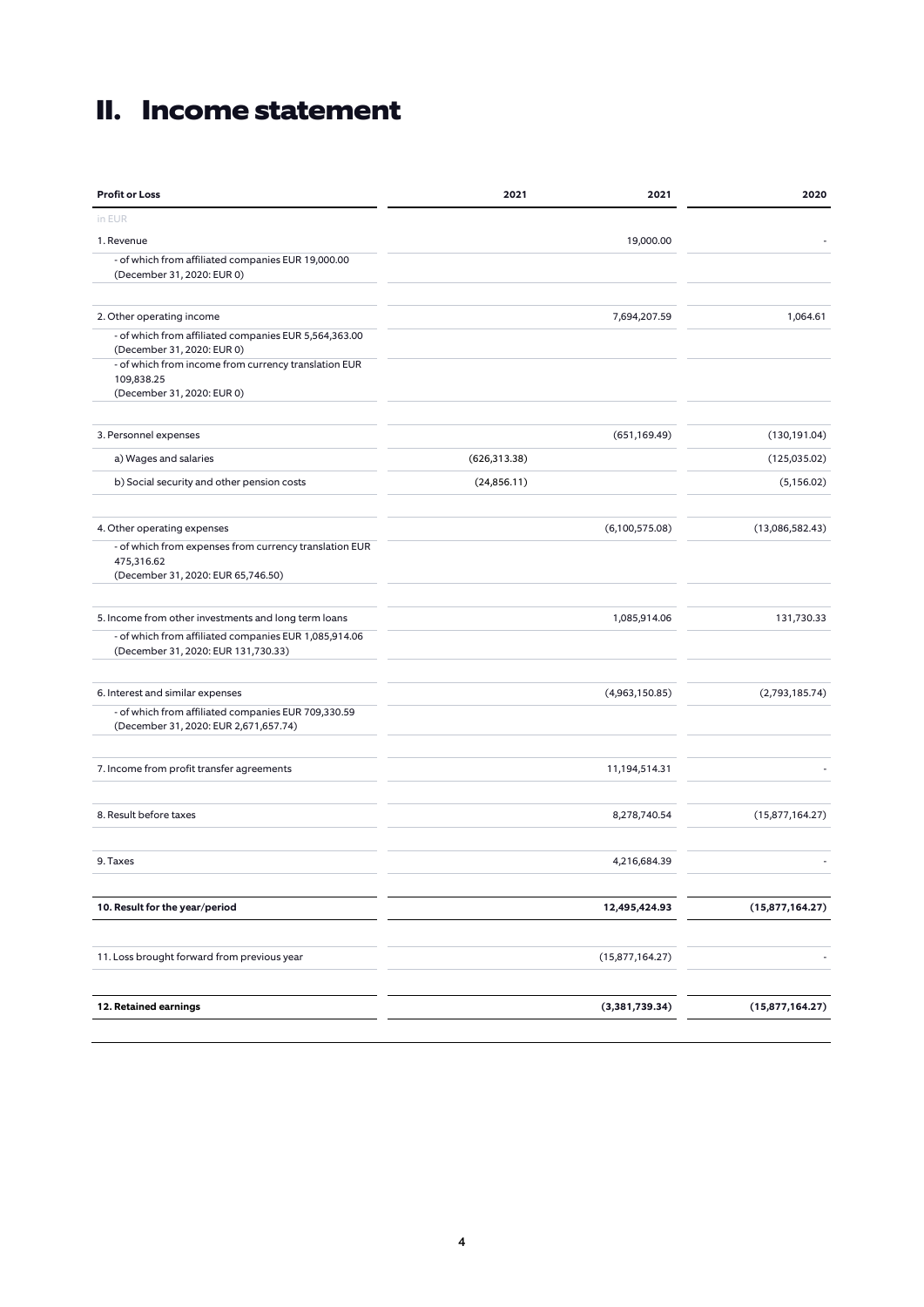## **III. Notes to the financial statements**

### **A. General Information**

### **1. Corporate Information**

Nagarro SE has its registered office in Munich and is entered in the commercial register at the local court of Munich under HRB 254410. Its registered office is Einsteinstraße 172, 81677 Munich, Germany. Nagarro SE (the "Company"), then operating under the name Blitz 20-361 SE, was established as a shelf company under the articles of association dated January 17, 2020. The 2020 financial year was a short financial year and thus the numbers of current year are not comparable with 2020.

Since the beginning of its active business activities, the object of the Company has been the provision of software and technology consulting, development, execution of test procedures, implementation, maintenance, operating and innovation services in the field of software and technology. The Company may itself be active in the aforementioned areas of activity or may also carry out its business activities as a holding company through subsidiaries, associated companies, and joint ventures which it may establish, acquire, sell, hold, manage, advise, and restructure under its uniform management and for which it may assume other administrative tasks. It may manage companies in which it holds participations under uniform management or limit itself to their management. It may transfer their operation in whole or in part to newly established or existing subsidiaries.

As a capital market-oriented company pursuant to § 264d of the German Commercial Code (HGB), the Company has been classified as a large corporation since its listing on the stock exchange on December 16, 2020 pursuant to § 267 para. 3 sentence 2 of the German Commercial Code (HGB). The annual financial statements (individual financial statements) under commercial law as of December 31, 2021, have been prepared in compliance with the provisions of the HGB for large corporations, the Articles of Association and the AktG.

For clarity of presentation, the notes required by law for items in the balance sheet and the profit and loss statement, which may be made either in the balance sheet or the profit and loss account or in the notes, are included in the notes. The profit and loss statement is structured according to the nature of expense method.

### **2. Merger of Nagarro Holding GmbH with Nagarro SE**

On March 26, 2021, the Management Board of Nagarro SE decided - as already indicated in the securities prospectus published on December 08, 2020, in connection with the initial listing of the company's shares - to enter into negotiations with the participants of the management participation program at the level of the operational management company Nagarro Holding GmbH regarding the dissolution of this program and the subsequent full integration of Nagarro Holding GmbH into

Nagarro SE by way of merger, with the issuance of new shares in Nagarro SE to the members of the management participation program. Previously, members of the Management Board and executives of various Nagarro group companies (including the members of the Management Board of Nagarro SE, Manas Fuloria and Vikram Sehgal) held a fiduciary interest of 16.17% (December 31, 2020: 16.17%) of the shareholding in Nagarro Holding GmbH.

The merger of Nagarro Holding GmbH and Nagarro SE and the capital increase of Nagarro SE was approved at the general meeting of both Nagarro Holding GmbH and Nagarro SE on August 31, 2021. The merger of Nagarro SE and Nagarro Holding GmbH was registered in the commercial register on October 22, 2021 with effective merger date of January 1, 2021. In order to implement the steps for the transfer of the indirect economic participation of the beneficiaries in Nagarro Holding GmbH into direct economic participation in Nagarro SE, the following reorganizations were done: -

(i) Merger of Nagarro Connect AG (merged entity) with Nagarro SE with effective merger date of January 1, 2021. The same has been entered in the commercial register.

(ii) Unbundling of Nagarro SE's indirect shareholdings in Nagarro Holding GmbH through Nagarro Beteiligungs GmbH ("BET GmbH") and Nagarro SPP GmbH ("SPP GmbH") into direct shareholding of Nagarro Holding GmbH.

The share capital of SPP GmbH was increased by kEUR 6,995 in kind with corresponding increase in its capital reserve. The capital reserve of SPP GmbH was eliminated against the inter-group loan on the merger. As the participants of the management participation program did not participate in this increased capital, their holding in Nagarro Holding GmbH was reduced by about 0.20%. The total non-controlling interests was therefore reduced to 15.97% from 16.17% as of December 31, 2020.

The capital of BET GmbH was increased by kEUR 5,897 (partly cash contribution of kEUR 2,948 and partly in-kind contribution of kEUR 2,949) with corresponding increase in its capital reserve of BET GmbH. The capital reserve of BET GmbH was eliminated against the inter-group loan on the merger. The actual cash contribution from the equity holder of noncontrolling interest of kEUR 2,948 has been shown adjusted against the loans given to affliated companies. As all the shareholders of BET GmbH, namely, Nagarro SE and both the members of Management Board of Nagarro SE, Manas Fuloria and Vikram Sehgal (through StarView LLC), contributed their proportionate share in the equity, this did not result in any change in the percentage holding in the equity of BET GmbH.

(iii) Merger of BET GmbH (merged entity) and SPP GmbH (merged entity) with Nagarro Holding GmbH with effective merger date of January 1, 2021, and its entry into the commercial register.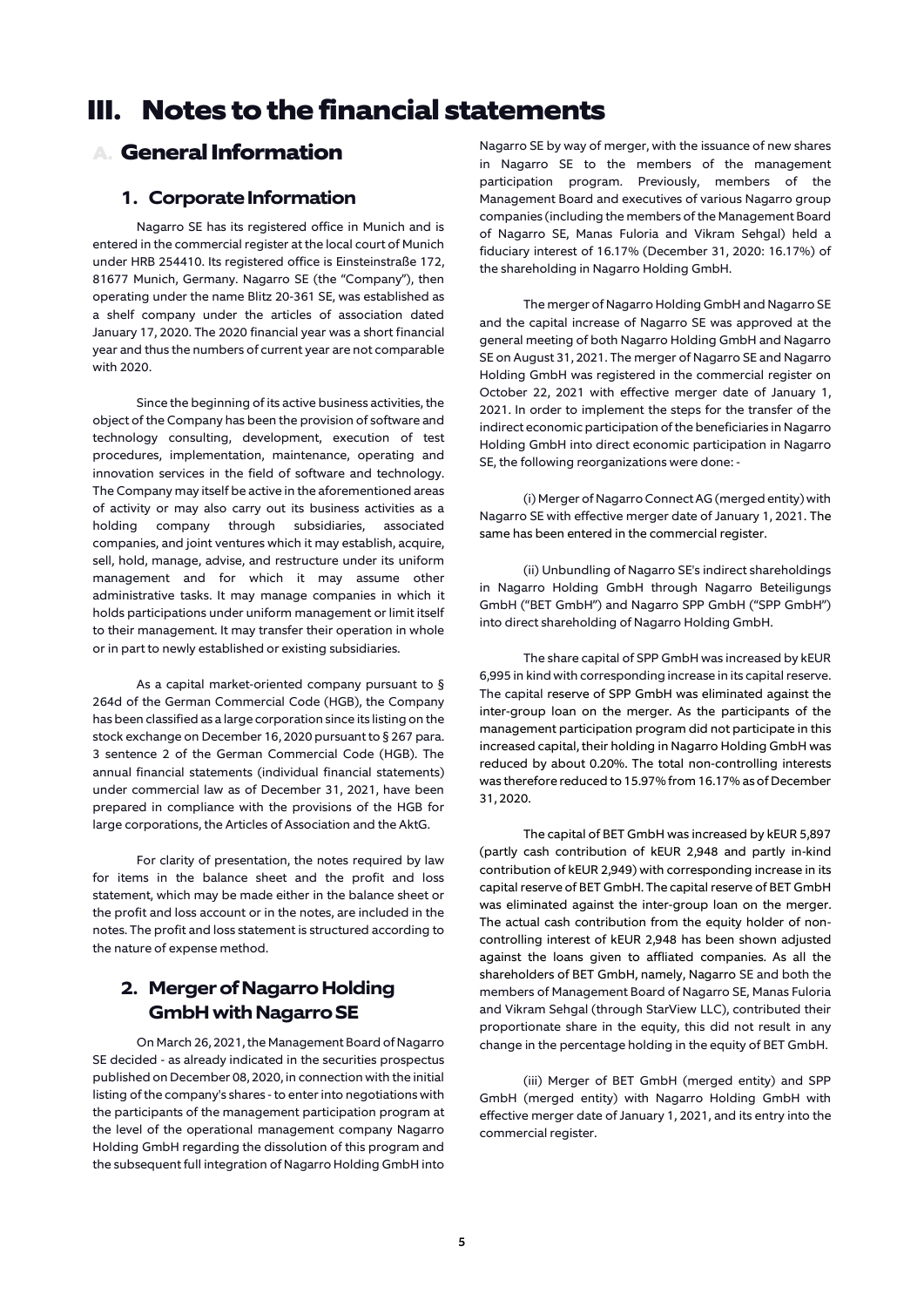(iv) Disposal of the two German entities: - a) SPP Co-Investor Verwaltungs GmbH and b) SPP Co-Investor GmbH & Co. KG.

As a result of the above re-organization, Nagarro SE held directly 84.03% (December 31, 2020: 83.83%) and the non-controlling shareholders held 15.97% (December 31, 2020: 16.17%) in Nagarro Holding GmbH with effect from January 1, 2021.

On the merger of Nagarro SE and Nagarro Holding GmbH, 2,199,472 newly issued no-par value registered shares were issued against 15.97% non-controlling interests through a capital increase against contribution in kind.

Based on above steps relating merger, the investments in susbsidiaries amounting to kEUR 247,714 were disposed off and the remaining investments were fair valued based on the fair valuation model and an upward fair valuation adjustment of kEUR 190,364 was recognized.

### **B. General Accounting principles**

### **1. Accounting and valuation methods**

### **Fixed assets**

#### **Intangibles**

Intangibles represent the "Nagarro" brand and carried at cost and are depreciated pro rata over the useful life.

#### **Financial assets**

The financial assets are recognised at acquisition cost or at the lower fair value in the case of an expected permanent impairment. As mentioned above, investments in susbsidiaries amounting to kEUR 247,714 were disposed off and the remaining investments were fair valued based on the fair valuation model and an upward fair valuation adjustment of kEUR 190,364 was recognized.

#### **Receivables from affiliated companies and other assets**

Receivables from affiliated companies and other assets are recognised at the lower of nominal value or fair value in accordance with section 253 (4) HGB. All items subject to risk are written off in full individually.

#### **Cash on hand/balances with credit institutions**

Cash and cash equivalents are reported at nominal value. Balances denominated in foreign currency are valued at the mean spot exchange rate on the balance sheet date.

#### **Prepaid expenses and deferred charges**

Prepaid expenses are expenses that represent expenditure for a certain time after the balance sheet date.

#### **Deferred taxes**

Deferred taxes are recognized for temporary or quasi-permanent differences between the carrying amounts of assets, liabilities, prepaid expenses and deferred income in the statutory accounts and their tax carrying amounts, or due to tax loss carry forwards, using the company-specific tax rates applicable at the time when such differences reverse. The amounts of any resulting tax charge or benefit are not discounted. Deferred tax assets and liabilities are offset. The option pursuant to section 274 (1) sentence 2 HGB to recognize net deferred tax assets in excess of deferred tax liabilities was applied.

#### **Provisions**

Provisions were recognised at the settlement amount required according to prudent business judgment. Provisions with a remaining term of more than one year are discounted at the average market interest rate (published by the Deutsche Bundesbank) corresponding to their remaining term.

#### **Liabilities**

Liabilities are recognised at their settlement amounts.

#### **Currency conversion**

Assets and liabilities denominated in foreign currencies are translated at the transaction rate or mean spot exchange rate on the balance sheet date.

### **C. Notes to the balance sheet**

### **1. Fixed assets**

The breakdown and development of the individual fixed asset items can be found in the fixed asset movement schedule attached as Appendix 1 to the notes.

The information on the equity and annual results of the subsidiaries (at the same time list of shareholdings in accordance with § 285 No. 11 HGB) is provided in accordance with the individual financial statements prepared in accordance with the respective national regulations and is shown in Appendix 2 to the notes.

### **Current assets**

### Receivables and other assets

All receivables and other assets are due within one year.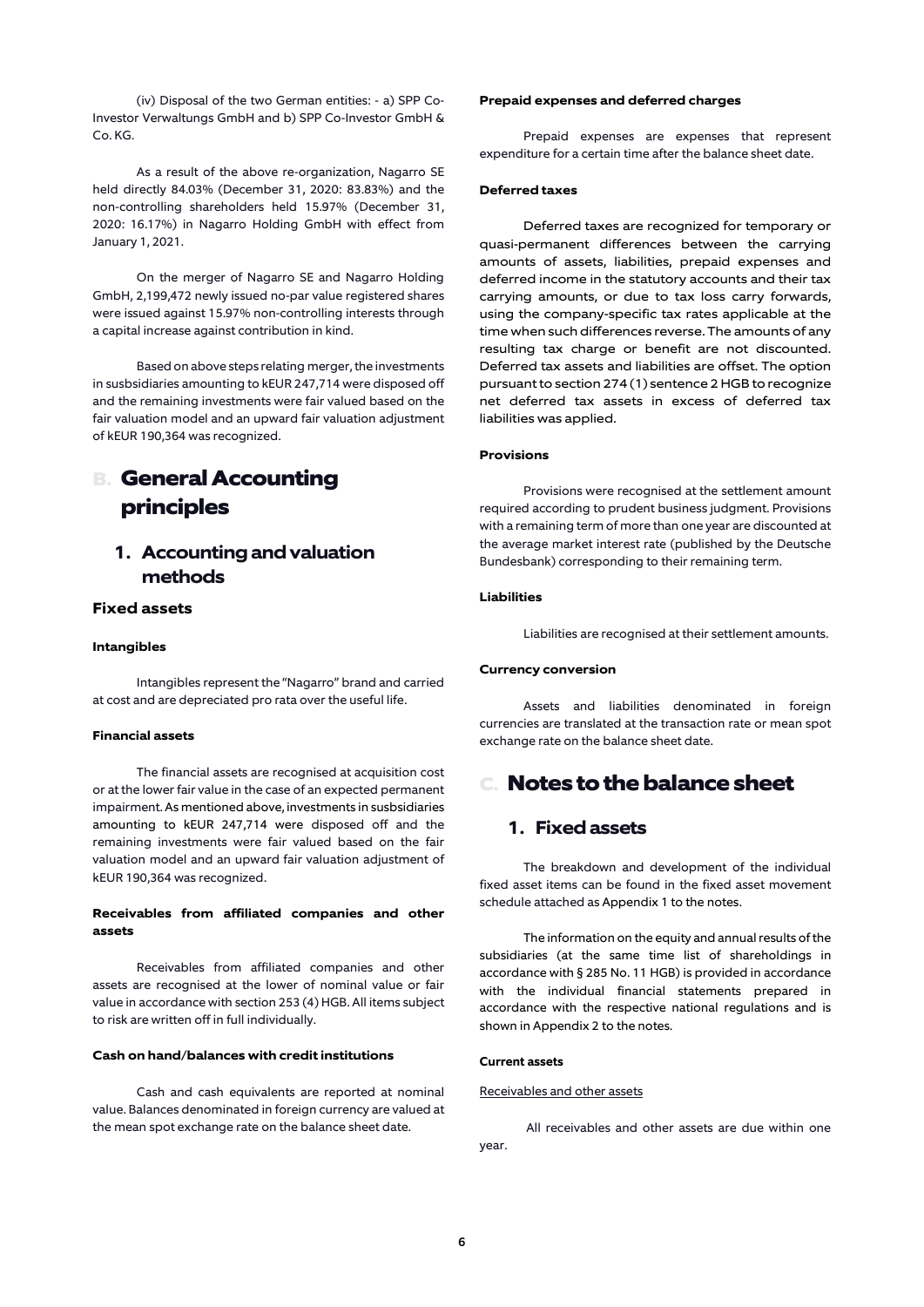### Prepaid expenses and deferred charges

The prepaid expenses include premiums for a stock exchange prospectus insurance for the performance periods 2021 to 2032.

#### **Deferred tax**

#### Deferred tax assets

The deferred tax assets are calculated with an income tax rate of 30% of the temporary differences between the commercial-law valuations of assets and liabilities and their tax valuations as well as tax loss carryforwards are recognised.

#### Information on deferred taxes

The tax expense resulting from the tax balance sheet does not correspond to the result of the commercial balance sheet. Use has been made of the option to form a netted asset item for deferred tax amounts.

The differences between the commercial balance sheet and the tax balance sheet are due in particular to group companies that are in a fiscal unity relationship with Nagarro SE through a profit and loss transfer.

The deferred tax assets are based in particular on the following differences:

- Book value differences for intangible assets and property, plant and equipment,

- Pension provisions,

- Consideration of tax loss carryforwards.

Deferred tax liabilities, if any, were offset against deferred tax assets.

The deferred tax assets of kEUR 4,839 (previous year: kEUR 0) are subject to a dividend payout block.

### **2. Equity**

#### **Share capital**

During the current year, the share capital has increased by EUR 2,393,472 from EUR 11,382,513 to EUR 13,775,985 (December 31, 2020: 11,382,513), divided into 13,775,985 (December 31, 2020: 11,382,513) registered no-par value shares with a calculated share capital of EUR 1.00 per share. The increase resulted from the issuance of shares to: -

• the stock option holders of SOP 2020/I for 194,000 no-par value shares at an agreed stock option consideration of kEUR 3,162 out of which kEUR 2,968 is classified under capital reserve

• the holders of erstwhile non-controlling interest on merger of Nagarro Holding GmbH with Nagarro SE by issuance of 2,199,472 no-par value shares through a capital increase against contribution in kind.

Each share has a notional share in the share capital of EUR 1.00. All the Nagarro SE's shares are of the same class. The shares are fully paid in.

The share capital developed as follows in the 2021 financial year:

|                                                                                                                        | Dec 31, 2021 | Dec 31, 2020 |
|------------------------------------------------------------------------------------------------------------------------|--------------|--------------|
|                                                                                                                        | <b>kEUR</b>  | <b>kEUR</b>  |
| <b>Opening balance</b>                                                                                                 | 11,383       |              |
| Incorporation on January 17, 2020                                                                                      |              |              |
| Deposit on January 29, 2020                                                                                            |              | 120          |
| Capital increase against contribution<br>in kind<br>(according to commercial register<br>entry on December 11, 2020)   |              | 11,263       |
| Cash received on stock option<br>exercise of SOP 2020/I<br>(according to commercial register<br>entry on May 17, 2021) | 194          |              |
| Capital increase against contribution<br>in kind<br>(according to commercial register<br>entry on October 22, 2021)    | 2,199        |              |
| <b>Closing balance</b>                                                                                                 | 13,776       | 11,383       |
|                                                                                                                        |              |              |

During the year, the authorized share capital of Nagarro SE was increased by: -

- 194,000 shares to 11,576,513 shares by the management board, with the approval of the supervisory board, on May 17, 2021
- 2,199,472 shares to 13,775,985 shares from a capital increase against contribution in kind resolved upon by a general shareholders' meeting on August 31, 2021.

In the previous year, the authorized share capital of Nagarro SE was increased by: -

• 11,262,513 shares to 11,382,513 shares from a capital increase against contribution in kind resolved upon by a general shareholders' meeting on October 30, 2020.

In Xetra trading on the Frankfurt Stock Exchange, on December 30, 2021, the closing price of the Nagarro SE share was EUR 202 (December 30, 2020: EUR 91.00).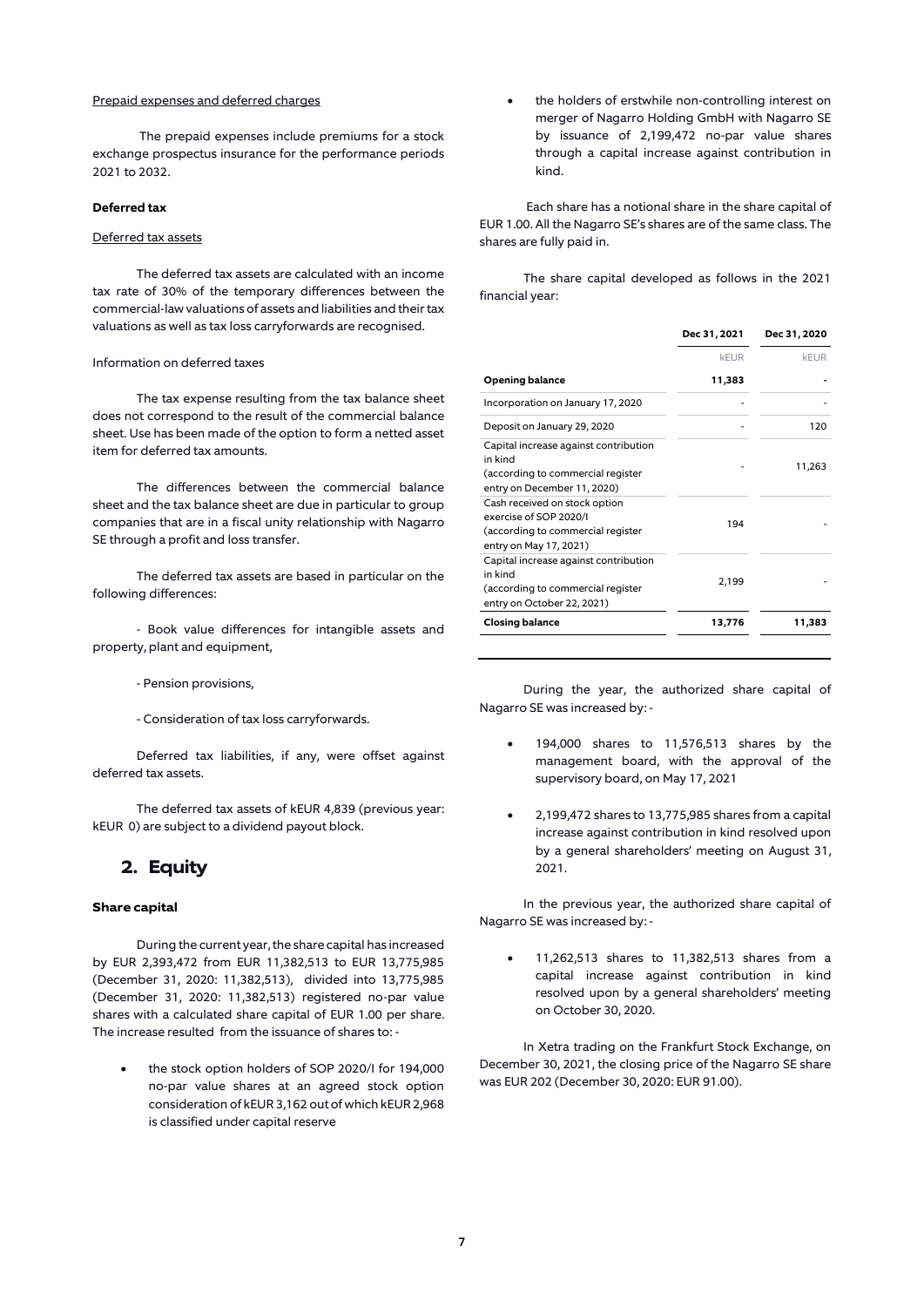#### **Authorized capital**

The new shares are in principle to be offered to the shareholders for subscription. However, the Management Board is authorised, with the consent of the Supervisory Board, to exclude the shareholders' statutory subscription right in the following cases:

a) In the case of a rights issue, for fractional amounts arising due to the subscription ratio.

b) For a capital increase against contributions in kind for the (also indirect) acquisition of companies, parts of companies, participations in companies or other assets eligible for contribution in connection with such an acquisition, if the acquisition is in the interest of the Company.

c) For a capital increase against cash contributions, provided that the issue price of the new shares is not significantly lower than the stock exchange price of the shares already listed at the time of the final determination of the issue price, which should be as close as possible to the placement of the shares. The arithmetical portion of the share capital attributable to the shares issued against cash contributions under exclusion of the subscription right pursuant to § 186 paragraph 3 sentence 4 of the German Stock Corporation Act (AktG) may not exceed a total of 10% of the share capital at the time this authorisation takes effect - or, if this value is lower, at the time this authorisation is exercised. Shares issued or sold during the term of this authorisation until the time of its exercise in direct or analogous application of this provision as well as shares to be issued or granted on the basis of a convertible or warrant bond issued during the term of this authorisation under exclusion of the subscription right pursuant to section 186, paragraph 3, sentence 4 of the German Stock Corporation Act (AktG) shall be counted towards this limit.

d) For the issue of new shares to the holders of option rights issued by the Company on the basis of the share option programme resolved by the Annual General Meeting on October 30, 2020.

e) For the issue of new shares as part of a long-term incentive programme to members of the Executive Board and employees of the Company as well as to members of the management bodies and employees of companies affiliated with the Company within the meaning of Sections 15 et seq. of the German Stock Corporation Act (AktG).

Based on the authorisation granted by the Annual General Meeting of October 30, 2020, the share capital has been increased by EUR 194,000.00 to EUR 11,576,513.00. By resolution of the Supervisory Board of May 19, 2021, the Articles of Association were amended in §§ 4 (Amount and Division of the Share Capital) and 6 (Authorised Capital).

The authorised capital of October 30, 2020 (Authorised Capital 2020/I) still amounts to EUR 5,456,000.00 after partial utilisation.

#### **Conditional capital**

The share capital of the Company is conditionally increased by EUR 800,000.00 by resolution of the Annual General Meeting of August 31, 2021 (Conditional Capital 2021/I).

The share capital of the Company is conditionally increased by EUR 45,000.00 by resolution of the Annual General Meeting of August 31, 2021 (Conditional Capital 2021/II).

The share capital of the Company is conditionally increased by EUR 4,943,256.00 by resolution of the Annual General Meeting of August 31, 2021 (Conditional Capital 2021/III).

#### **Treasury shares**

No treasury shares were acquired or sold in the 2021 financial year.

The Annual General Meeting of Nagarro SE of October 30, 2020 authorised the Management Board pursuant to section 71 (1) no. 8 AktG (subject to the condition precedent of the implementation of the increase of the share capital of the Company to carry out the spin-off of the shareholding in Allgeier Connect AG from Allgeier SE to Nagarro SE) to acquire treasury shares of the Company until September 23, 2025. The Management Board is authorised until September 23, 2025 to acquire treasury shares of the Company in an amount of up to 10% of the share capital existing at the time of the exercise of the authorisation, provided that these shares, together with other treasury shares which the Company has already acquired and still holds or which are attributable to it pursuant to Sections 71a et seq. of the German Stock Corporation Act (AktG), do not at any time account for more than 10% of the share capital. The acquisition may be made on the stock exchange or by means of a purchase offer directed to all shareholders. The consideration for the acquisition of the shares (excluding incidental acquisition costs) may not exceed or fall below the stock exchange price by more than 10%.

The Management Board is authorised, with the consent of the Supervisory Board, to use these shares of the Company for all legally permissible purposes, in particular the following:

• Resale to third parties for cash also other than through the stock exchange or through an offer to all shareholders;

• Use as consideration for a direct or indirect contribution in kind to the Company by a third party, in particular in the case of a merger with companies or the acquisition of companies, parts of companies, participations or other assets;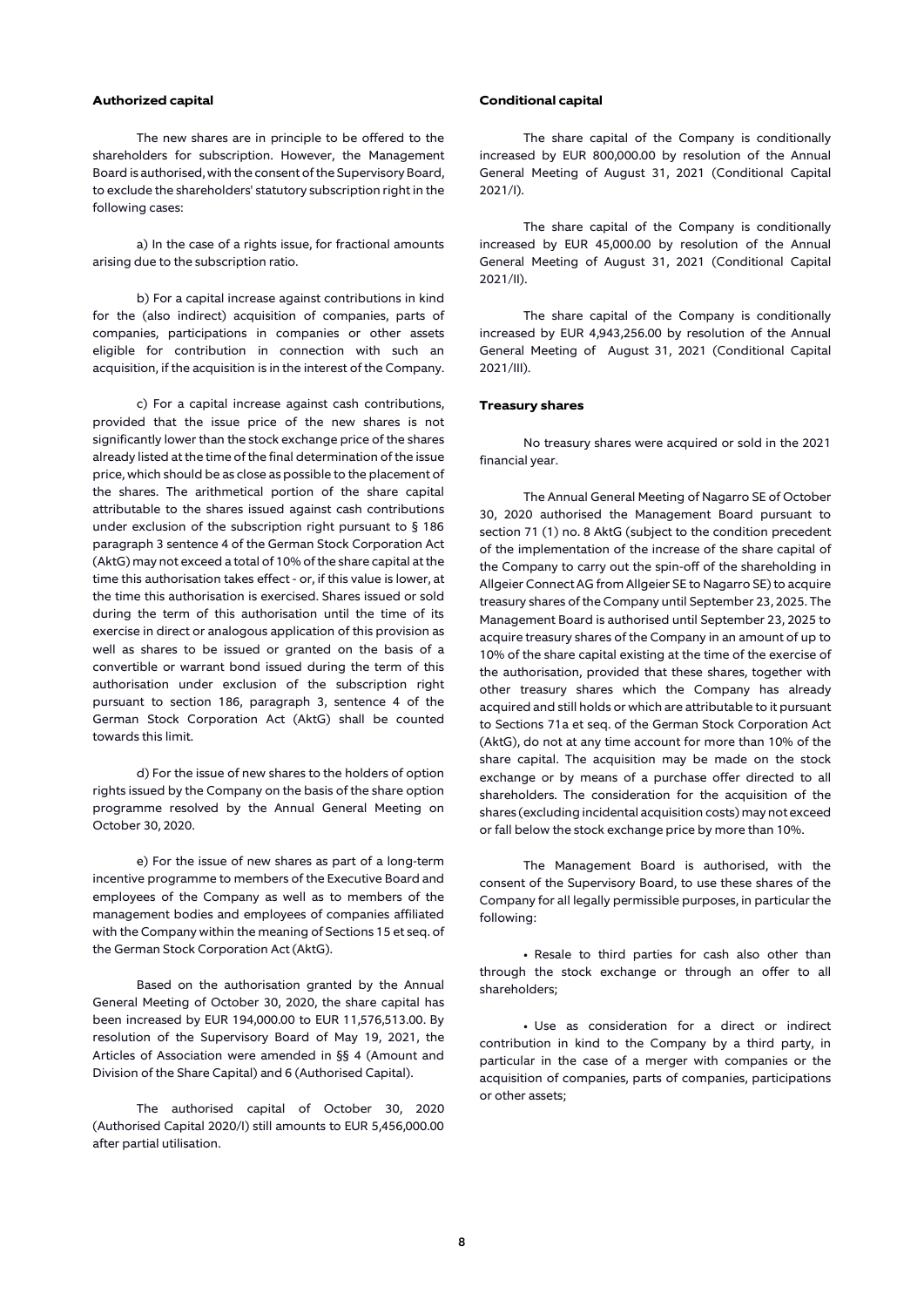• Use to fulfil conversion or option rights issued by the Company or its subordinated Group companies vis-à-vis the holders of these rights;

• Use for issuance as employee shares to employees or members of executive bodies of the Company or of companies affiliated with the Company within the meaning of §§ 15 et seq. AktG (German Stock Corporation Act).

• Withdrawal of shares with the consent of the supervisory board without a further resolution of the general meeting of shareholders.

If the sale is made for cash in a manner other than through the stock exchange or through an offer to all shareholders, the sale price may not be more than 5% below the stock exchange price of the shares of the Company at the time of the sale.

### **Capital reserves**

The changes in capital reserves are composed as follows:

|                                                                                                        | Dec 31,<br>2021 | Dec 31,<br>2020 |
|--------------------------------------------------------------------------------------------------------|-----------------|-----------------|
|                                                                                                        | <b>kEUR</b>     | kEUR            |
| <b>Opening balance</b>                                                                                 | 232,410         |                 |
| Capital increase against contribution in<br>kind                                                       |                 |                 |
| (according to commercial register<br>entry on December 11, 2020, amount<br>exceeding share capital)    |                 | 232,410         |
| Cash received on stock option exercise<br>of SOP 2020/I                                                |                 |                 |
| (according to commercial register<br>entry on May 17, 2021, amount<br>exceeding share capital)         | 2.968           |                 |
| Capital increase against contribution in<br>kind                                                       |                 |                 |
| (according to commercial register<br>entry on October 22, 2021, amount<br>not exceeding share capital) | (2, 199)        |                 |
| <b>Closing balance</b>                                                                                 | 233,178         | 232,410         |

#### **Accumulated losses**

The accumulated loss contains the net profit for the 2021 financial year.

### **3. Provisions**

Other provisions mainly relate to costs for the Annual General Meeting, outstanding purchase invoices, remuneration for the Supervisory Board, the costs for the preparation and audit of the annual and consolidated financial statements as well as the costs for the preparation of the annual report.

### **Liabilities**

The maturities of the liabilities are shown in the following schedule of liabilities.

**Maturity** 

| Dec 31, 2021       | <b>Maturity within</b><br>one year | between one<br>and five years | <b>Maturity later</b><br>than five years |
|--------------------|------------------------------------|-------------------------------|------------------------------------------|
| Carrying<br>amount | Ë<br>Repay                         |                               | Repay                                    |
| <b>kEUR</b>        | <b>kEUR</b>                        | <b>kEUR</b>                   | <b>kEUR</b>                              |
|                    | 8,000                              | 185,500                       |                                          |
| 1,345              | 1,345                              |                               |                                          |
|                    | 27,414                             |                               |                                          |
|                    | 850                                |                               |                                          |
| 223,108            | 37,608                             | 185,500                       |                                          |
|                    |                                    | 193,500<br>27,414<br>850      | . . <i></i> <u>.</u>                     |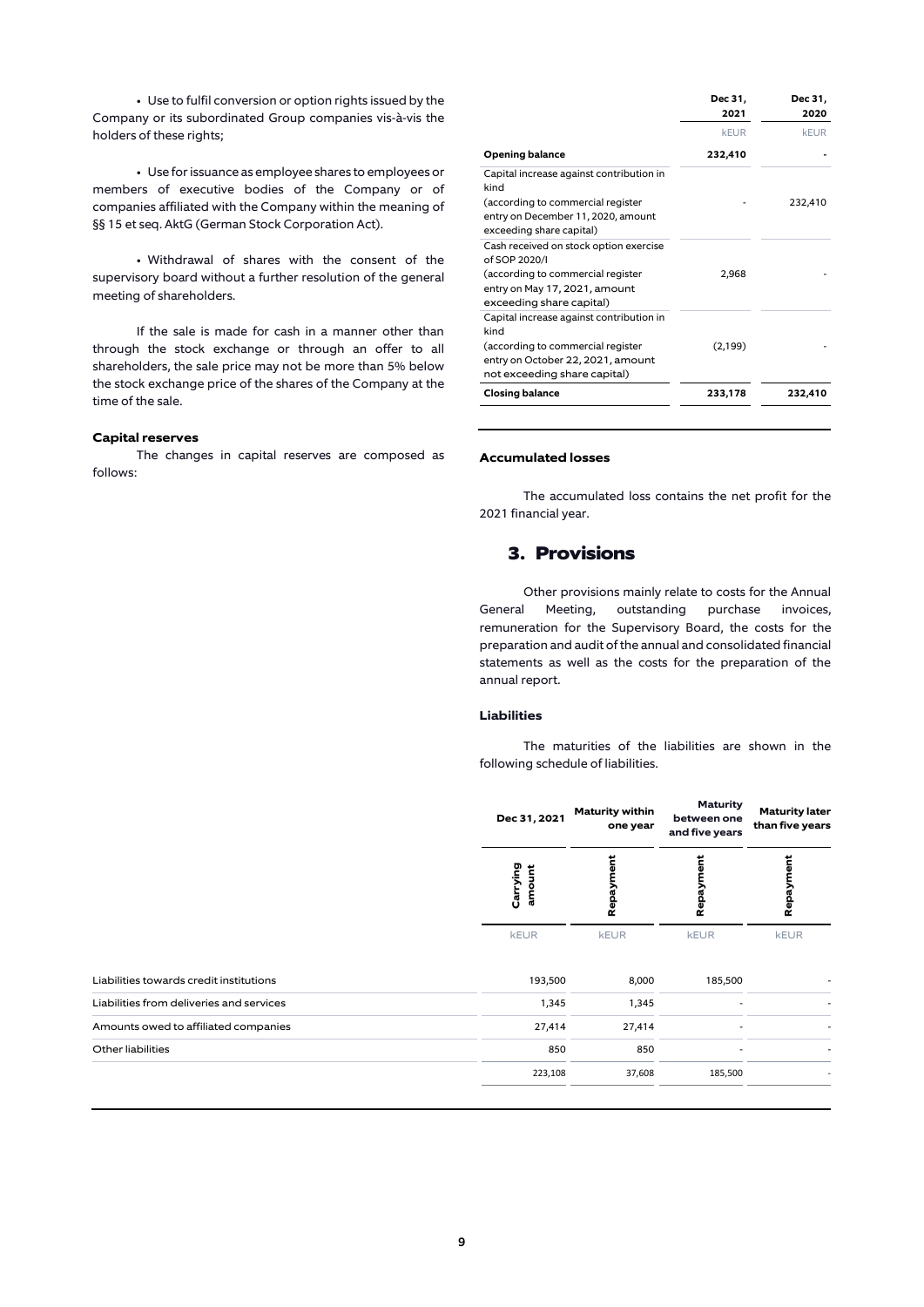| Dec 31, 2020 | <b>Maturity within</b><br>one year | <b>Maturity</b><br>between one<br>and five years | <b>Maturity later</b><br>than five years |
|--------------|------------------------------------|--------------------------------------------------|------------------------------------------|
| amount       | ដូ<br>Repayr                       | Repa                                             | Repay                                    |
|              | <b>kEUR</b>                        | <b>kEUR</b>                                      | <b>kEUR</b>                              |
|              | 12,387                             | 169,000                                          |                                          |
| 2,688        | 2,688                              |                                                  |                                          |
|              | 201,953                            |                                                  |                                          |
| 143          | 143                                |                                                  |                                          |
|              |                                    |                                                  |                                          |
|              | <b>kEUR</b><br>181,387<br>201,953  |                                                  | 386,171<br>217,171<br>169,000            |

Liabilities to affiliated companies include trade payables in the amount of kEUR 429 (December 31, 2020: kEUR 134) and other liabilities in the amount of kEUR 26,985 (December 31, 2020: kEUR 201,819)

The liabilities to banks relate to kEUR 193,500 (December 31, 2020: kEUR 175,000) in loan liabilities and kEUR 0 (December 31, 2020: kEUR 6,387) in trade payables.

Guarantees in favour of the banks of the following affiliated companies (original guarantors) were provided as collateral for the liabilities to banks of kEUR 193,500 (December 31, 2020: kEUR 175,000) of Nagarro SE:

- Nagarro ES GmbH, Kronberg im Taunus, Germany
- Nagarro ES France SAS, Entzheim, France
- Nagarro ES Denmark A/S, Herlev, Denmark
- Nagarro TS GmbH, Bad Homburg, Germany
- Nagarro iQuest Technologies SRL, Cluj-Napoca, Romania
- Nagarro Inc., San Jose, USA
- Mokriya Inc., Cupertino, USA
- Nagarro Objectiva Inc., Fishers, USA
- Nagarro Software GmbH, Frankfurt, Germany
- Nagarro GmbH, Munich, Germany
- Nagarro GmbH, Vienna, Austria

If other companies are material in the sense of 85% of the consolidated turnover or the consolidated "Adjusted EBITDA" for the credit agreement, they are automatically included in the group of guarantors, with the exception of Indian and Chinese group companies.

Furthermore, there is a negative clause on the unsecured part of the loan in which Nagarro assures the banks that it will not provide an[y credit](https://de.wikipedia.org/wiki/Gl%C3%A4ubiger) [collateral](https://de.wikipedia.org/wiki/Kreditsicherheit) to other [creditors](https://de.wikipedia.org/wiki/Gl%C3%A4ubiger) apart from a group-wide pledge of participations or other assets of a maximum of € 10.0 million and, in addition, an assignment of receivables or bank balances customary for the factoring process.

### **D. Notes to the income statement**

### **1. Other operating income**

Other operating income mainly includes kEUR 5,564 (2020: kEUR: 0) received from group companies against stock option given to the employees of group companies. It also includes kEUR 1,881 (2020: kEUR 0) gain on disposal of subsidiaries and foreign exchange gain of kEUR 110 (2020: kEUR 0).

### **2. Other operating expenses**

Other operating expenses mainly include costs of restructuring amounting to kEUR 2,512 (2020: spin-off and listing costs of kEUR 9,741) million as well as related consulting costs and fees of kEUR 1,783).

Also, it includes consulting charges of kEUR 1,186 (2020: kEUR 43); audit costs of kEUR 314 (2020: kEUR 295), Supervisory Board remuneration of kEUR 563 (2020: kEUR 45), stock exchange expenses of kEUR 209 (2020: kEUR 118) and foreign exchange loss of kEUR 475 (2020: kEUR 66).

### **3. Interest and similar expenses**

It mainly includes kEUR 709 (2020: kEUR 2,672) interest paid to affiliated companies and kEUR 4,254 (2020: kEUR 122) paid towards the interest and commitment fees of the term loan taken from the banks.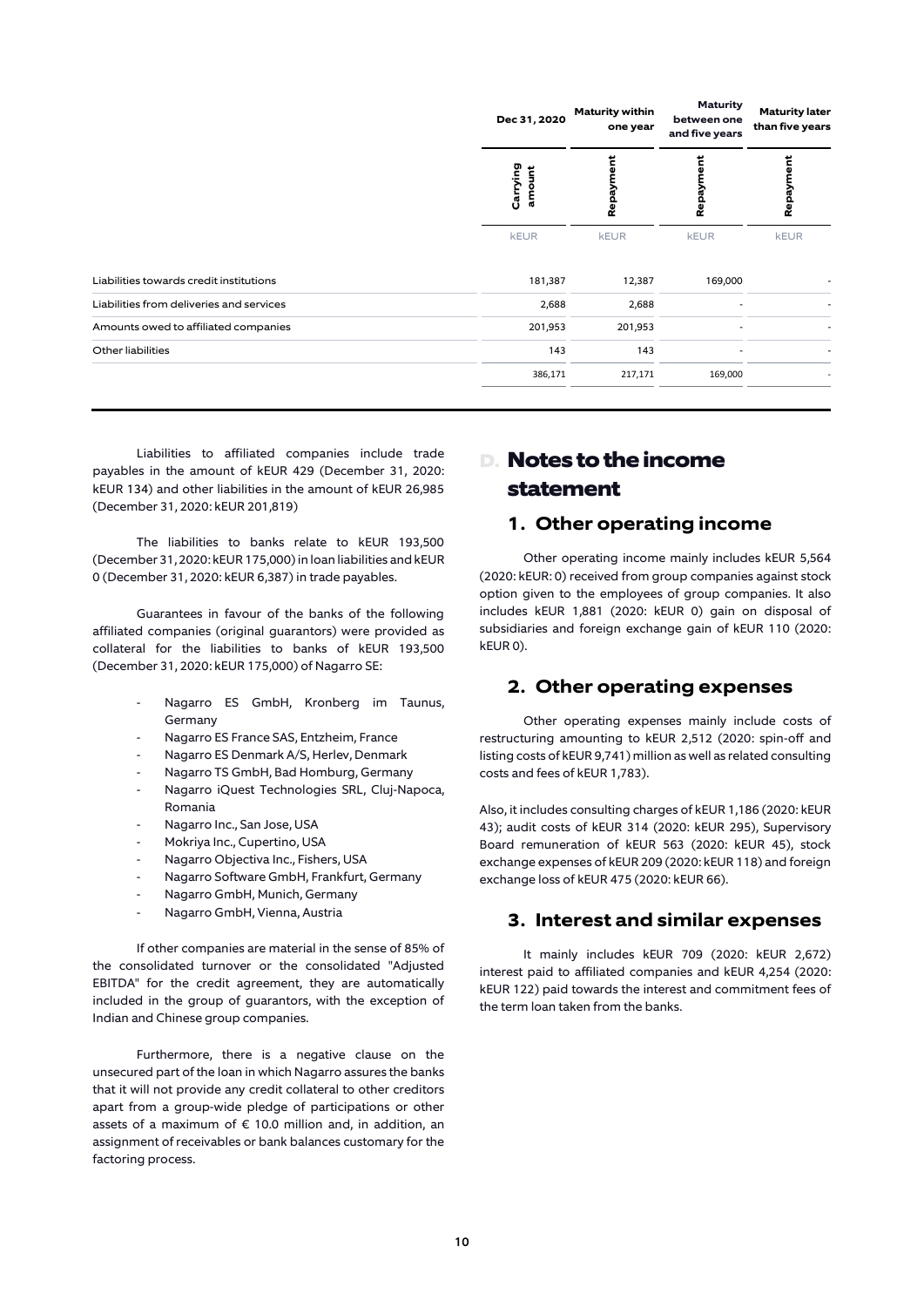### **4. Taxes**

It includes trade tax of kEUR 354 (2020: kEUR 0) and corporate tax of kEUR 268 (2020: kEUR 0).

Further deferred tax income of kEUR 4,839 (2020: kEUR 0) has been recognized on recognition of deferred tax assets of kEUR 4,839 (2020: kEUR 0).

### **E. Other disclosures**

### **1. Capital and other commitment**

On the balance sheet date, there were other commitments in the amount of kEUR 10 (2020: kEUR 16) from vehicle leasing with a maximum term until January 2024 and in the amount of kEUR 14 (2020: kEUR 27) from building rental agreement (net rent) with an agreed minimum term until the end of 2022.

### **2. Disclosure pursuant to section 160 (1) no. 8 AktG**

For the year 2021 and tilll the date of issuance of these financial statements, Nagarro SE had received the following notifications of voting rights from persons subject to notification regarding reaching, exceeding, or falling below the relevant notification thresholds pursuant to Section 33 (1) WpHG.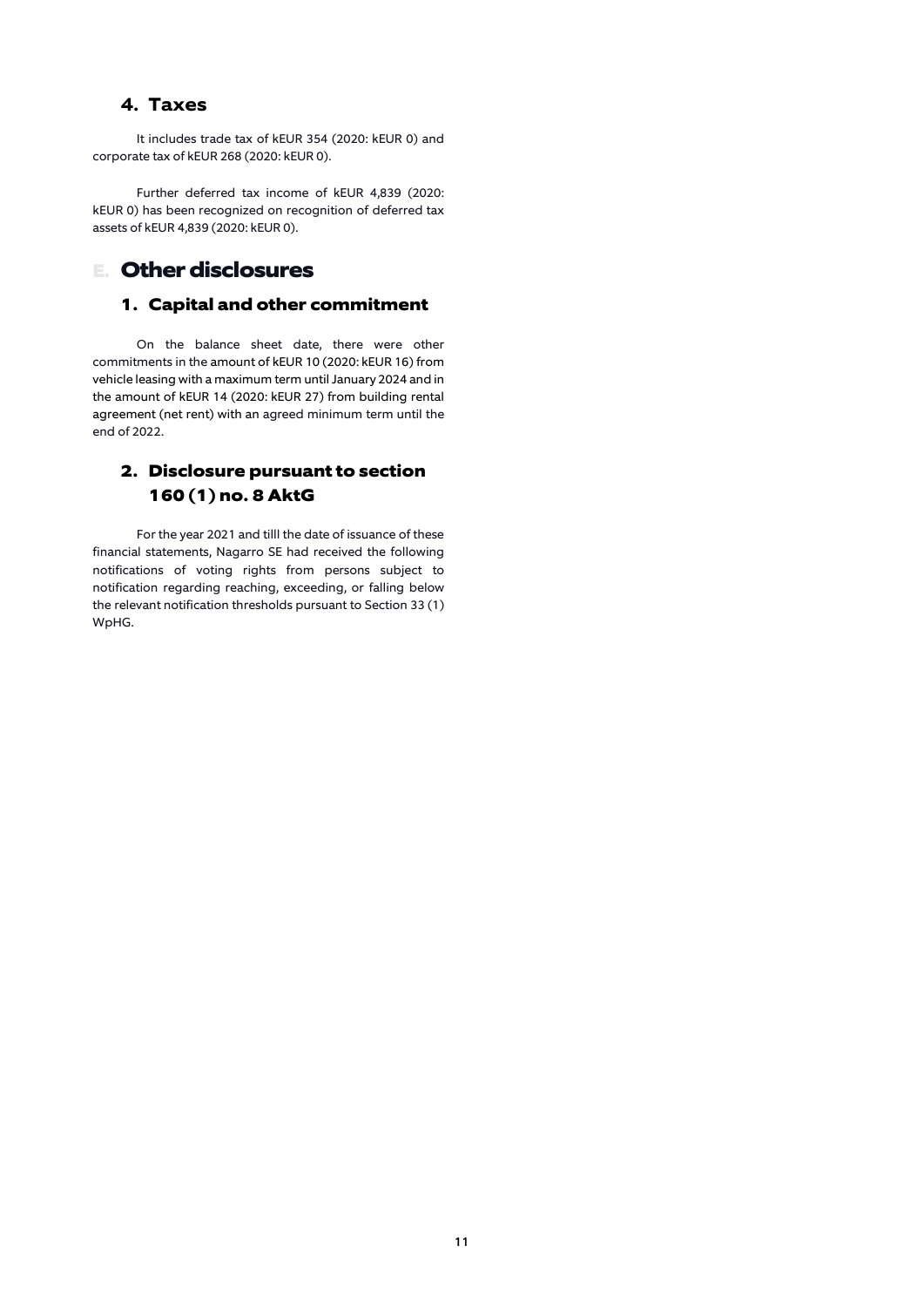| Shareholder                                               | <b>Threshold</b> | <b>Total voting</b><br>rights at the<br>time of<br>notification | <b>Voting rights</b><br>(direct/indirect)<br>according to<br>notification | Date of threshold<br>contact according to<br>notification | Date of publication<br>of the notice |
|-----------------------------------------------------------|------------------|-----------------------------------------------------------------|---------------------------------------------------------------------------|-----------------------------------------------------------|--------------------------------------|
| Axxion S.A., Grevenmacher, Luxembourg                     | < 3%             | 2.43%                                                           | 276,213                                                                   | $6$ -Jan-21                                               | 8-Jan-21                             |
| Detlef Dinsel, Germany                                    | >10%             | 11.78%                                                          | 1,340,512                                                                 | 16-Dec-21                                                 | 19-Jan-21                            |
| The Capital Group Companies, Inc., Los<br>Angeles, USA #  | > 3%             | 3.28%                                                           | 373,603                                                                   | 4-Feb-21                                                  | 6-Feb-21                             |
| SMALLCAP World Fund, Inc., Lutherville, USA<br>#          | > 3%             | 3.28%                                                           | 373,603                                                                   | 4-Feb-21                                                  | 6-Feb-21                             |
| The Capital Group Companies, Inc., Los<br>Angeles, USA #  | > 5%             | 5.31%                                                           | 604,241                                                                   | 26-Feb-21                                                 | 1-Mar-21                             |
| SMALLCAP World Fund, Inc., Irvine, USA #                  | > 5%             | 5.31%                                                           | 604,241                                                                   | 26-Feb-21                                                 | 1-Mar-21                             |
| Setanta Asset Management Limited, Dublin,<br>Ireland      | < 3%             | 2.92%                                                           | 337,563                                                                   | 30-Aug-21                                                 | 3-Sep-21                             |
| The Desmarais Family Residuary Trust,<br>Montreal, Canada | < 3%             | 2.92%                                                           | 337,563                                                                   | 30-Aug-21                                                 | 3-Sep-21                             |
| Carl Georg Dürschmidt, Germany ##                         | > 25%            | 25.50%                                                          | 2,952,320                                                                 | 1-Sep-21                                                  | 7-Sep-21                             |
| Dr. Christa Kleine Dürschmidt, Germany ##                 | >25%             | 27.44%                                                          | 3,176,022                                                                 | 1-Sep-21                                                  | 7-Sep-21                             |
| Laura Dürschmidt, Germany ##                              | >25%             | 25.50%                                                          | 2,952,320                                                                 | 1-Sep-21                                                  | 7-Sep-21                             |
| Linda Dürschmidt, Germany ##                              | > 25%            | 25.50%                                                          | 2,952,520                                                                 | 1-Sep-21                                                  | 7-Sep-21                             |
| StarView Capital Partners, LLC, Delaware, USA > 5 %       |                  | 6.16%                                                           | 848,189                                                                   | 22-Oct-21                                                 | 26-Oct-21                            |
| Manas Fuloria                                             | > 5%             | 5.71%                                                           | 772,051                                                                   | 22-Oct-21                                                 | 26-Oct-21                            |
| Christian Bacherl, Germany                                | > 5%             | 5.97%                                                           | 822,426                                                                   | 22-Oct-21                                                 | 26-Oct-21                            |
| Carl Georg Dürschmidt, Germany ##                         | > 20%            | 21.43%                                                          | 2,952,320                                                                 | 22-Oct-21                                                 | 27-Oct-21                            |
| Dr. Christa Kleine Dürschmidt, Germany ##                 | > 20%            | 23.05%                                                          | 3,176,022                                                                 | 22-Oct-21                                                 | 27-Oct-21                            |
| Laura Pirkl-Dürschmidt, Germany ##                        | > 20%            | 21.43%                                                          | 2,952,320                                                                 | 22-Oct-21                                                 | 27-Oct-21                            |
| Linda Dürschmidt, Germany ##                              | > 20%            | 21.43%                                                          | 2,952,520                                                                 | 22-Oct-21                                                 | 27-Oct-21                            |
| Detlef Dinsel, Germany                                    | < 10%            | 9.66%                                                           | 1,330,512                                                                 | 22-Oct-21                                                 | 28-Oct-21                            |
| Christian Bacherl, Germany                                | < 5%             | 0.00%                                                           |                                                                           | 3-Nov-21                                                  | 4-Nov-21                             |
| SMALLCAP World Fund, Inc., Irvine, USA #                  | > 3%             | 4.91%                                                           | 676,968                                                                   | 8-Nov-21                                                  | 9-Nov-21                             |
| The Capital Group Companies, Inc., Los<br>Angeles, USA #  | > 3%             | 4.91%                                                           | 676,968                                                                   | 8-Nov-21                                                  | 9-Nov-21                             |
| Carl Georg Dürschmidt, Germany ##                         | > 20%            | 21.48%                                                          | 2,959,320                                                                 | 16-Mar-22                                                 | 21-Mar-22                            |
| Dr. Christa Kleine-Dürschmidt, Germany ##                 | > 20%            | 23.11%                                                          | 3,183,022                                                                 | 16-Mar-22                                                 | 21-Mar-22                            |
| Laura Pirkl-Dürschmidt, Germany ##                        | > 20%            | 21.48%                                                          | 2,959,320                                                                 | 16-Mar-22                                                 | 21-Mar-22                            |
| Linda Dürschmidt, Germany ##                              | > 20%            | 21.48%                                                          | 2,959,520                                                                 | 16-Mar-22                                                 | 21-Mar-22                            |

Status: April 23, 2022: WpHG notifications from 1.1.2021 till the date of preparation of the annual financial statements in 2022.

# SMALLCAP World Fund, Inc. and The Capital Group Companies, Inc are associated companies

## Includes 200,000 shares retransfer claim from securities lending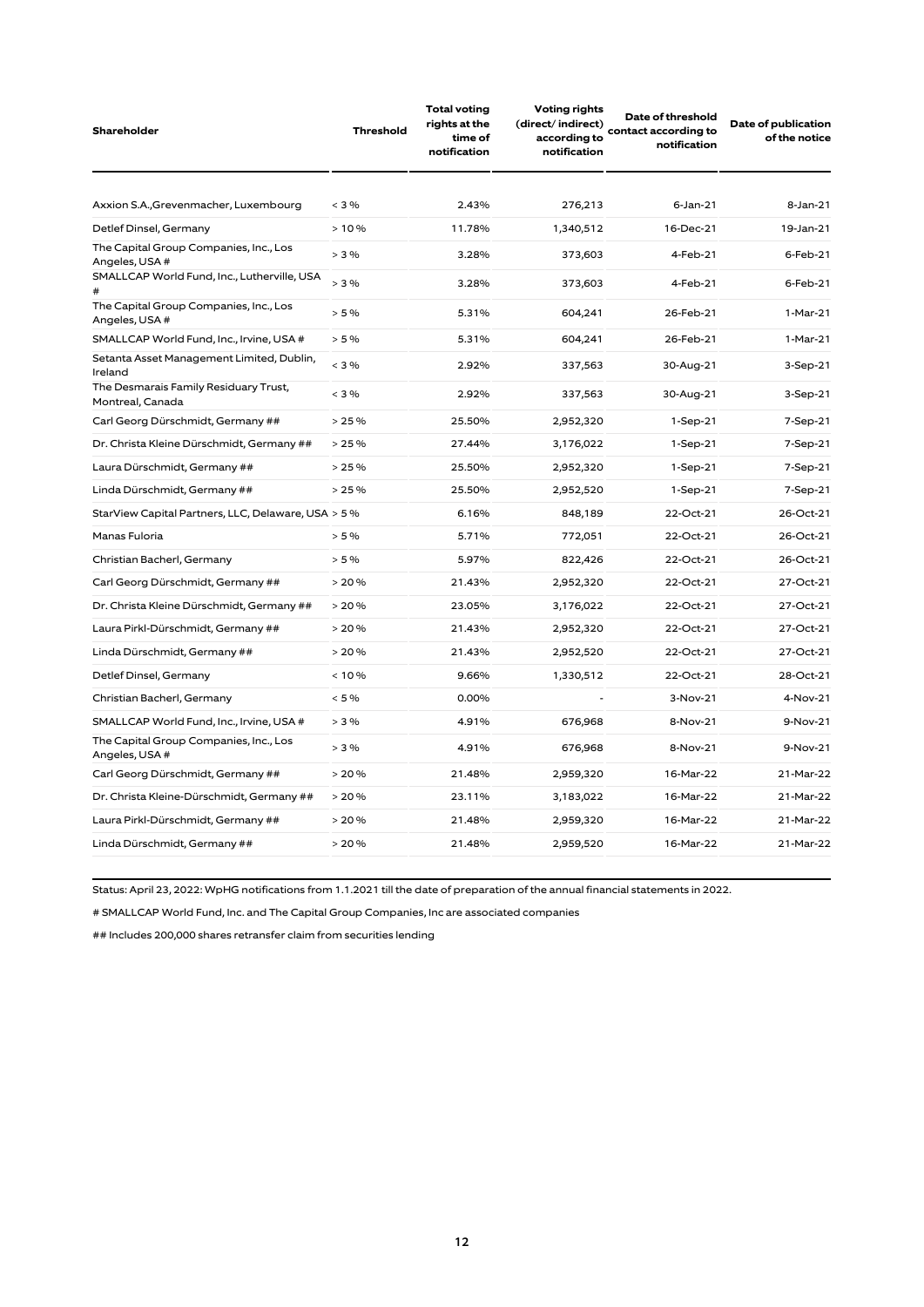### **3. Governing bodies of Nagarro SE**

### **Supervisory Board**

The members of the Nagarro SE Supervisory Board at the year end 2021 and at the time of Nagarro SE's spin-off from Allgeier SE in December 2020 were as follows:

| Member                | <b>Membership with Nagarro SE</b>                                                                               | <b>Additional information</b>                                                                                                                                         |  |  |
|-----------------------|-----------------------------------------------------------------------------------------------------------------|-----------------------------------------------------------------------------------------------------------------------------------------------------------------------|--|--|
| Carl Georg Dürschmidt | Chairperson since August 10, 2020<br>Member and Deputy Chairperson from February 19,<br>2020 to August 10, 2020 | Chairperson of the management board of Allgeier SE<br>(until September 30, 2021)<br>Diplom-Betriebswirt (Business Administration),<br>Resident in Bad Abbach, Germany |  |  |
| <b>Detlef Dinsel</b>  | Deputy Chairperson since August 10, 2020<br>Member since July 15, 2020                                          | Chairperson of the supervisory board of Allgeier SE<br>Managing Partner of IK Investment Partners GmbH,<br>Dipl.-Ing./MBA<br>Resident in Hamburg, Germany             |  |  |
| <b>Shalini Sarin</b>  | Member since October 31, 2020                                                                                   | Executive Director at Elektromobilitat Resident in<br>Delhi, India                                                                                                    |  |  |

Further memberships of the supervisory board members of Nagarro SE in other supervisory or manage-ment boards:

### **Carl Georg Dürschmidt**

- Chairperson of the supervisory board at: Allgeier Management AG, Allgeier Experts SE, and Allgeier Enterprise Services AG (until September 30, 2021).
- Chairperson of the management board at: Allgeier SE (until September 30, 2021).

### **Detlef Dinsel**

- Chairperson of the supervisory board at: Alanta Health Group, Hamburg
- Member of the supervisory board at: Klingel Medical Group, Pforzheim; chairperson of the supervisory board at Winkelmann Group, Ahlen
- Executive director at: IK Investment Partners S.A.R.L., Luxemburg

### **Shalini Sarin**

• Member of the supervisory board at: Linde India; Meritor HVS (India) Ltd; Automotive Axles; and Kirloskar Oil Engines; ISMT Limited (as of March 10, 2022)

Total remuneration of the members of the Supervisory Board in the 2021 financial year was kEUR 563 (previous year: kEUR 45) out of which kEUR 141 (previous year: kEUR 45) were outstanding as at the balance sheet date and subsequent to the year end fixed remuneration was paid. The remuneration for the year 2020 relates to the period from December 11, 2020 to December 31, 2020 and accordingly not comparable with 2021. Refe[r Nagarro remuneration report 2021](https://www.nagarro.com/hubfs/Investors/FinancialReports/remuneration_report_2021.pdf) for details.

As of December 31, 2021, the members of Supervisory Board directly or indirectly held 4,507,022 (December 31, 2020: 4,202,832) shares in Nagarro SE.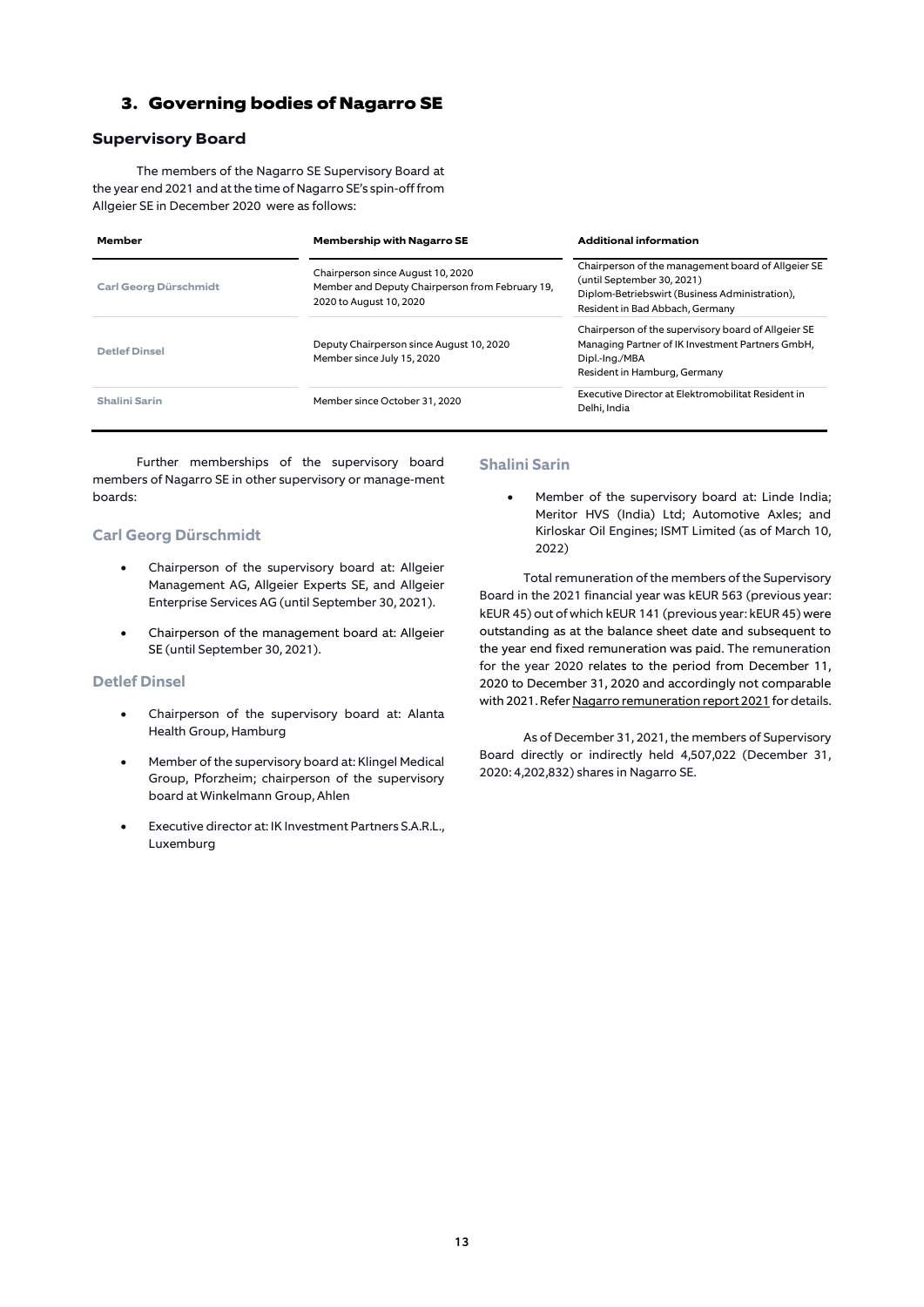### **Management Board**

The members of the Nagarro SE Management Board during 2021 and at the time of Nagarro SE's spin-off from Allgeier SE in December 2020 were as follows:

| Member                | <b>Membership with Nagarro SE</b>        | <b>Additional information</b>                                                  |
|-----------------------|------------------------------------------|--------------------------------------------------------------------------------|
| <b>Manas Fuloria</b>  | Member since July 15, 2020 (Chairperson) | PhD in Engineering<br>Resident in Gurugram, India                              |
| <b>Vikram Sehgal</b>  | Member since July 15, 2020               | Bachelor of Engineering<br>Resident in Los Altos, USA                          |
| <b>Annette Mainka</b> | Member since July 15, 2020               | Diplom-Betriebswirtin (Business Administration)<br>Resident in Munich, Germany |
|                       |                                          |                                                                                |

Further memberships of the management board members of Nagarro SE in other supervisory or management boards:

### **Manas Fuloria**

- Board Member of Wrig Nanosystems, since 2015
- Founder and Trustee of Re-Imagining Higher Education Foundation, since 2018
- Member of Residents Advisory Council of the Gurugram Municipal Development Authority, 2019- 2021

### **Vikram Sehgal**

- Board Member of Hundred Percentile Education Private Limited, since 2007
- Founder of Re-Imagining Higher Education Foundation, since 2019

#### **Disclosures in accordance with § 285 No. 9 HGB**

Total remuneration of the members of the Management Board in the 2021 financial year for their services in that capacity was kEUR 1,017 (previous year: kEUR 290) out of which kEUR 555 (previous year: kEUR 164) was from Nagarro SE and kEUR 463 (previous year: kEUR 125) was from other Nagarro companies. The Management Board remuneration for 2020 is from July 15, 2020 and accordingly not comparable with 2021. Each members of the Management Board were given 15,000 (December 31, 2020: 0) stock options of Nagarro SE during 2021 and as the stock options are not yet exercisable, no expense has been recognized during the year. Refe[r Nagarro remuneration report 2021](https://www.nagarro.com/hubfs/Investors/FinancialReports/remuneration_report_2021.pdf) for details.

As of December 31, 2021, the members of Management Board directly or indirectly held 1,632,452 (December 31, 2020: 250,986) shares in Nagarro SE.

### **4. Stock option plan**

During the current year, Nagarro SE issued stock options. The details of the plans under which these options were issued are as follows: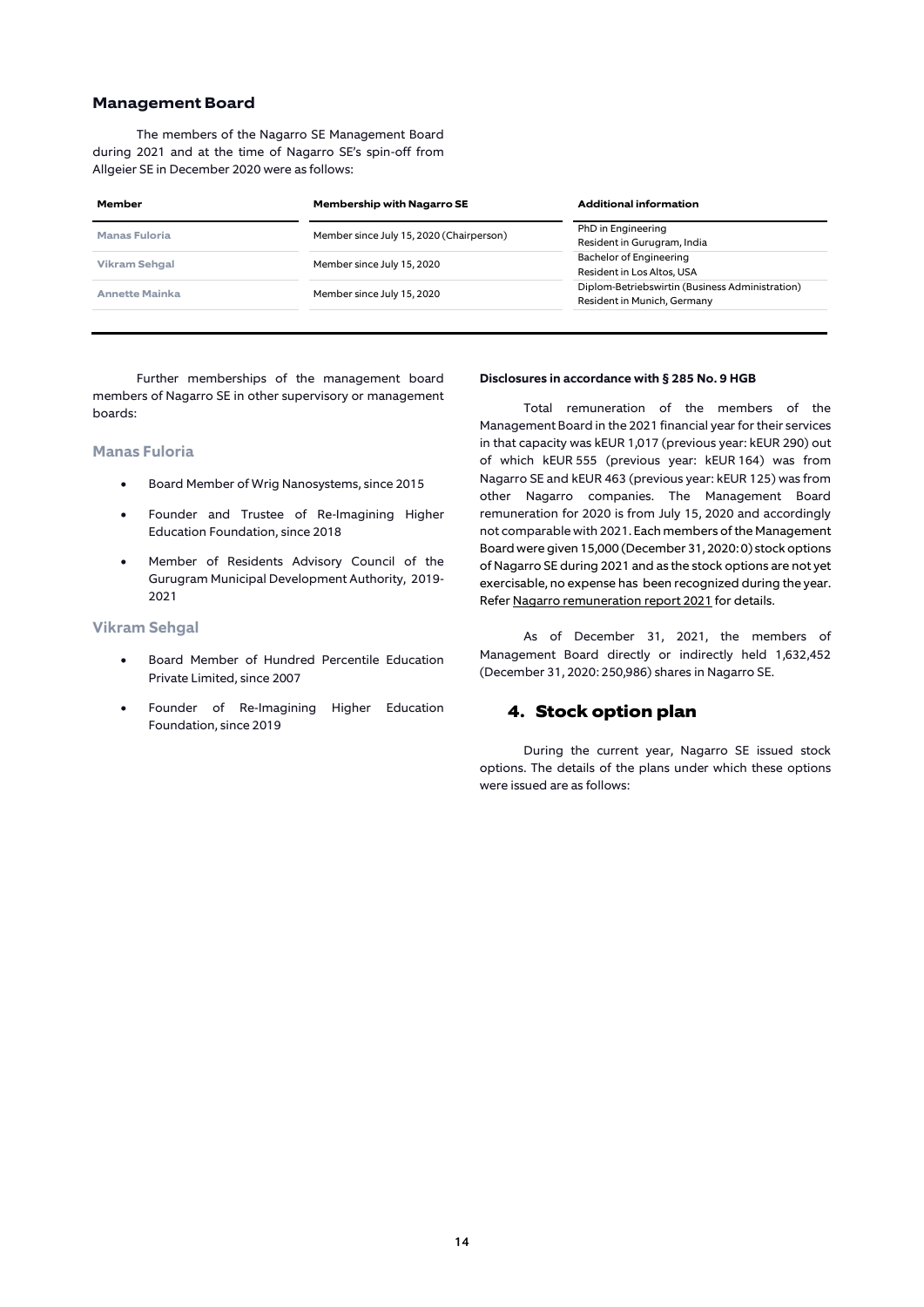| People addressed                                        | Members of the management of Nagarro SE and its group<br>companies and employees of group companies                                                                                                  | Members of the Management Board of Nagarro SE                                                                                                                                                        |
|---------------------------------------------------------|------------------------------------------------------------------------------------------------------------------------------------------------------------------------------------------------------|------------------------------------------------------------------------------------------------------------------------------------------------------------------------------------------------------|
| Number of options authorized                            | 800,000 until October 22, 2025                                                                                                                                                                       | 45,000 until October 22, 2025                                                                                                                                                                        |
| <b>Authorization by</b>                                 | General meeting on October 31, 2020                                                                                                                                                                  | General meeting on October 31, 2020                                                                                                                                                                  |
| Plan name                                               | Stock Option Plan 2020/II                                                                                                                                                                            | Stock Option Plan 2020/III                                                                                                                                                                           |
| Number of options granted                               | 410,000 on January 15, 2021, exercise price EUR 95.35                                                                                                                                                | 45,000 on January 15, 2021, exercise price EUR 95.35                                                                                                                                                 |
| <b>Vesting period</b>                                   | 4 years                                                                                                                                                                                              | 4 years                                                                                                                                                                                              |
| Term                                                    | 10 years                                                                                                                                                                                             | 10 years                                                                                                                                                                                             |
| <b>Exercise price valuation</b>                         | 110% of the average closing price of the last five trading<br>days prior to the offer                                                                                                                | 110% of the average closing price of the last five trading<br>days prior to the offer                                                                                                                |
| Weighted average share price                            | <b>EUR 86.68</b>                                                                                                                                                                                     | <b>EUR 86.68</b>                                                                                                                                                                                     |
| Stock price on the grant date                           | <b>EUR 78.60</b>                                                                                                                                                                                     | EUR 78.60                                                                                                                                                                                            |
| <b>Vesting condition</b>                                | 25% of the stock options granted to an option holder<br>become vested after 12, 24, 36 and 48 months following<br>the issuance date                                                                  | 25% of the stock options granted to an option holder<br>become vested after 12, 24, 36 and 48 months following<br>the issuance dat                                                                   |
| Settlement method                                       | Equity shares of Nagarro SE                                                                                                                                                                          | Equity shares of Nagarro SE                                                                                                                                                                          |
| <b>Exercising of option</b>                             | Exercisable after a vesting period of 4 years and limited to<br>a period of two weeks after each Annual General Meeting<br>and after the publication of annual, semi-annual and<br>quarterly figures | Exercisable after a vesting period of 4 years and limited to<br>a period of two weeks after each Annual General Meeting<br>and after the publication of annual, semi-annual and<br>quarterly figures |
| Weighted average fair values<br>at the measurement date | <b>EUR 27.19</b>                                                                                                                                                                                     | EUR 27.19                                                                                                                                                                                            |
| Dividend yield                                          | 0.00%                                                                                                                                                                                                | 0.00%                                                                                                                                                                                                |
| <b>Expected volatility</b>                              | 34.27%                                                                                                                                                                                               | 34.27%                                                                                                                                                                                               |
| <b>Risk-free interest rate</b>                          | $-0.37%$                                                                                                                                                                                             | $-0.37%$                                                                                                                                                                                             |
| <b>Expected life of share options</b>                   | 7 years                                                                                                                                                                                              | 7 years                                                                                                                                                                                              |
| Model used                                              | Binomial                                                                                                                                                                                             | Binomial                                                                                                                                                                                             |

The expected life of the stock options is based on historical data and current expectations and is not necessarily indicative of exercise patterns that may occur.

The expected volatility reflects the assumption that the historical volatility over a period similar to the life of the options is indicative of future trends, which may not necessarily be the actual outcome.

Since no options of the company are traded on derivative exchanges, the expected volatility cannot be determined from the implied volatilities of traded options of

Nagarro SE. Historical share prices from the newly listed Nagarro SE were not available at the time of valuation. Therefore, the historical volatility based on price movements of comparable listed companies (peer group) in the past is used as an estimate for the expected volatility. Based on this peer group and with an average exercise period of seven years, Nagarro SE has a historical volatility of 34.27%.

There were no cancellations or modifications to the Stock Option Plan 2020/II and Stock Option Plan 2020/III during the year.

|                                    | 2021                            |                                                 | 2020                            |                                                 |  |  |  |
|------------------------------------|---------------------------------|-------------------------------------------------|---------------------------------|-------------------------------------------------|--|--|--|
|                                    | <b>Numbers of stock options</b> | <b>Weighted average</b><br>exercise price (EUR) | <b>Numbers of stock options</b> | <b>Weighted average</b><br>exercise price (EUR) |  |  |  |
| Outstanding at 1 January           |                                 |                                                 |                                 |                                                 |  |  |  |
| Granted during the year            | 455,000                         | 95.35                                           |                                 |                                                 |  |  |  |
| Forfeited during the year          | (15,000)                        | 95.35                                           |                                 |                                                 |  |  |  |
| Exercised during the year          |                                 |                                                 |                                 |                                                 |  |  |  |
| Expired during the year            |                                 |                                                 |                                 |                                                 |  |  |  |
| Outstanding at the end of the year | 440,000                         | 95.35                                           |                                 |                                                 |  |  |  |
| Exercisable at the end of the year |                                 |                                                 |                                 |                                                 |  |  |  |
|                                    |                                 |                                                 |                                 |                                                 |  |  |  |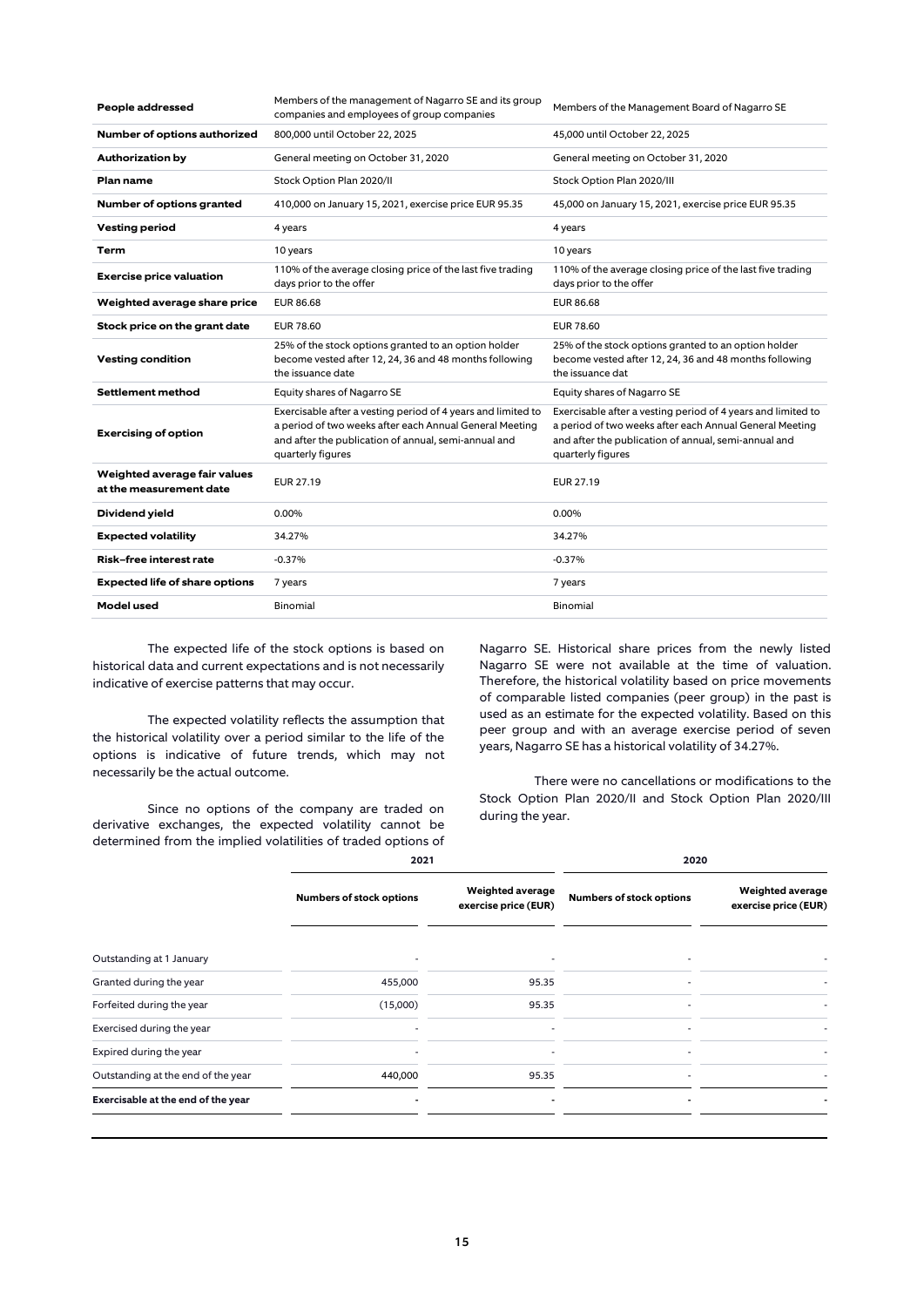The weighted average remaining contractual life for the stock options outstanding as of December 31, 2021, was 3.05 years (2020: Nil years).

The weighted average fair value of options granted during the year was EUR 27.19 (2020: EUR Nil).

As the both the Stock Option Plans have the same exercise prices of EUR 95.35 thus no range is applicable.

### **5. Corporate Governance Code**

The statement on the Corporate governance code prescribed by Section 161 of the German Stock Corporation Act (AktG) was submitted and made accessible to the shareholders on the website of Nagarro SE.

### **6. Proposal for the appropriation of profits**

The Management Board proposes to carry forward the profit for the financial year 2021.

### **7. Employees**

In addition to the Management Board, there is an average two (2020: one) salaried employees.

### **8. Disclosures according to § 285 No. 17 HGB**

The services provided by LOHR+COMPANY GmbH Wirtschaftsprüfungsgesellschaft, Düsseldorf, in 2021 are detailed in the notes to the consolidated financial statements.

### **9. General**

The balance sheet and profit and loss accounts are not comparable due to:

- short period of Nagarro SE for year 2020 as it was incorprated in February 2020.
- merger of Nagarro Connect AG and Nagarro Holding GmbH with Nagarro SE.

### **10. Consolidated financial statements**

As the parent company, the Company prepares consolidated financial statements in accordance with International Financial Reporting Standards, as applicable in the EU, and in accordance with the supplementary provisions of commercial law. The consolidated financial statements are published in the Federal Gazette.

### **11. Events after the balance sheet date**

In the period between December 31, 2021 and the date when the financial statements were authorized for issuance by the Board of Directors of Nagarro SE, the following events of particular importance exist:

### **Covid-19 impact**

Surges in he Covid-19 pandemic infections among our colleagues and their families have periodically affected our ability to deliver our services to our clients. has negatively affected revenue growth till the balance sheet date, many clients have subsequently started to ask us to resume delayed projects or ramp up new project teams. Yet the pandemic has once again surged with daily new cases-reaching or breaching the previous peak levels in many countries. We expect that the combination of vaccinations programs and naturally acquired resistance will eventually slow downput the worst of the pandemic behind us. However, there is still considerable uncertainty.

### **Credit facilities**

Subsequent to the year end, the overall revolving credit facility of kEUR 100,000 has increased by kEUR 50,000 to kEUR 150,000 and the overall factoring facility basket limit has increased from kEUR 40,000 to kEUR 60,000 effective February 22, 2022.

### **Intended merger of German entities**

To improve cultural and operational alignment, Nagarro is considering merging several of its German legal entities in 2022.

### **Ukraine war impact**

The war in Ukraine is not expected to have a significant impact on Nagarro. Nagarro has negligible revenues or employees from the countries that are at war. In theory, the war may encourage some clients to conduct more business with Nagarro, but hiring remains our bottleneck and so we may not be able to take advantage of this. Again, in theory, we may see Russian or Ukrainian talent moving to other countries where Nagarro does have significant operations, but we expect this to be compensated by the increase in the competition for talent in countries unaffected by the war. All things considered, we do not expect any significant impact in any direction.

Munich, April 27, 2022

**Nagarro SE The Management Board**

Manas Fuloria Annette Mainka Vikram Sehgal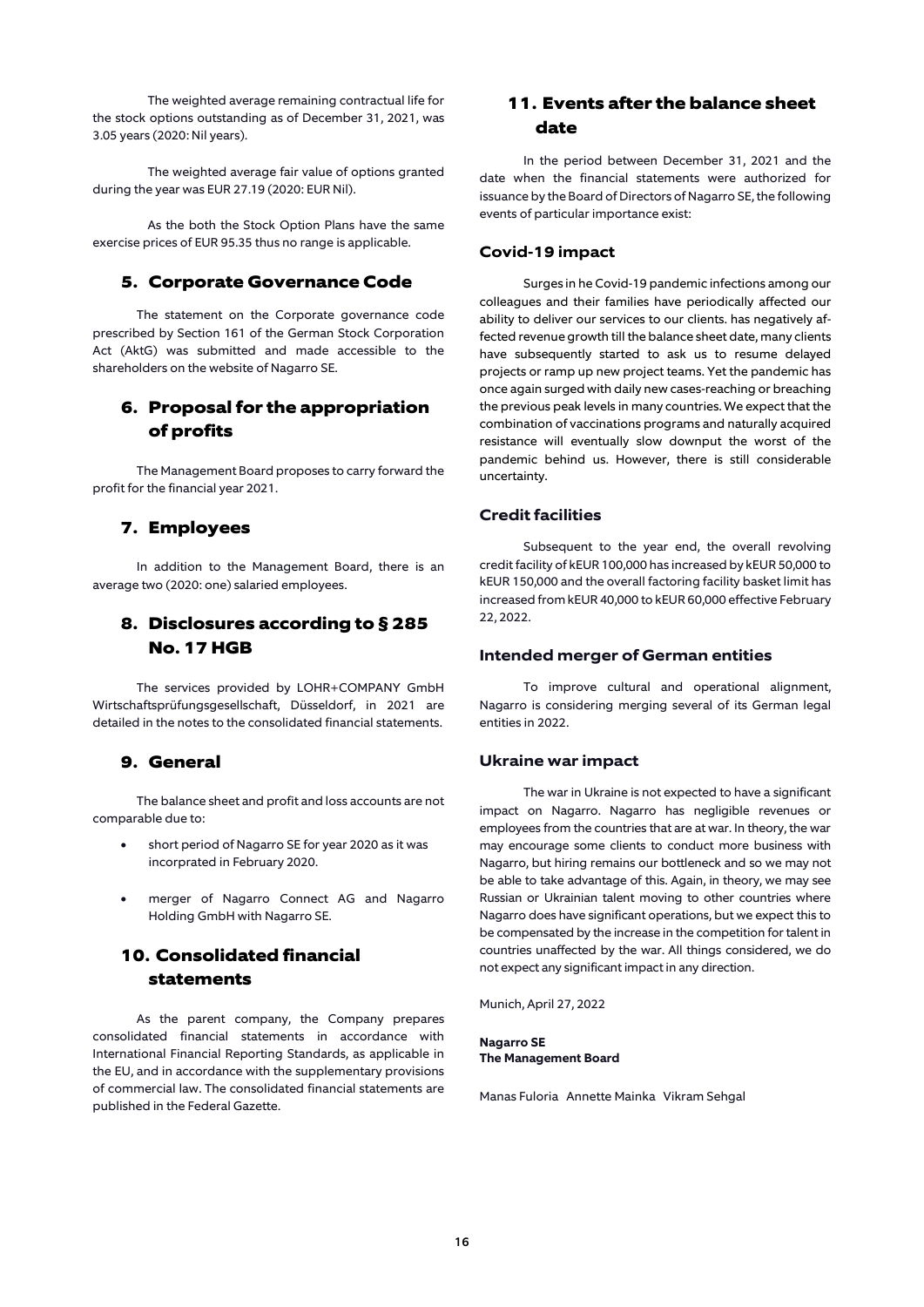### **Appendix 1 -Statement of changes in fixed assets**

|                                           |            |                  | Gross carrying amount                     |                                       |           |            | Accumulated depreciation and amortization | Net carrying amount |                                       |                          |            |           |
|-------------------------------------------|------------|------------------|-------------------------------------------|---------------------------------------|-----------|------------|-------------------------------------------|---------------------|---------------------------------------|--------------------------|------------|-----------|
| Gross carrying amount                     | $1-Jan-21$ | <b>Additions</b> | Disposal<br>/Eliminatio<br>n on<br>merger | Fair value<br>adjustment<br>on merger | 31-Dec-21 | $1-Jan-21$ | Additions                                 | Disposal            | Fair value<br>adjustment<br>on merger | 31-Dec-21                | $1-Jan-21$ | 31-Dec-21 |
|                                           | in kEUR    | in kEUR          | in kEUR                                   | in kEUR                               | in kEUR   | in kEUR    | in kEUR                                   | in kEUR             | in kEUR                               | in kEUR                  | in kEUR    | in kEUR   |
| I. Intangibles                            |            |                  |                                           |                                       |           |            |                                           |                     |                                       |                          |            |           |
| 1. Purchased rights                       |            | 10               |                                           |                                       | 10        |            |                                           |                     |                                       |                          |            | 10        |
|                                           | $\sim$     | 10               | $\blacksquare$                            |                                       | 10        | ۰          |                                           |                     |                                       |                          |            | 10        |
| II. Financial assets                      |            |                  |                                           |                                       |           |            |                                           |                     |                                       |                          |            |           |
| 1. Shares in affiliated<br>companies      | 437,281    | 513              | (247, 714)                                | 190,364                               | 380,444   |            |                                           |                     |                                       | $\sim$                   | 437,281    | 380,444   |
| 2. Loans to affiliated<br>companies       | 158,208    | 23,505           | (125, 303)                                | $\overline{\phantom{a}}$              | 56,411    |            |                                           |                     |                                       | $\overline{\phantom{a}}$ | 158,208    | 56,411    |
|                                           | 595,489    | 24,019           | (373, 017)                                | 190,364                               | 436,855   |            |                                           |                     |                                       | $\overline{\phantom{a}}$ | 595,489    | 436,856   |
| Net carrying amount as at<br>Dec 31, 2021 | 595,489    | 24,029           | (373, 017)                                | 190,364                               | 436,865   | ۰          |                                           |                     | $\overline{\phantom{a}}$              | $\overline{\phantom{a}}$ | 595,489    | 436,866   |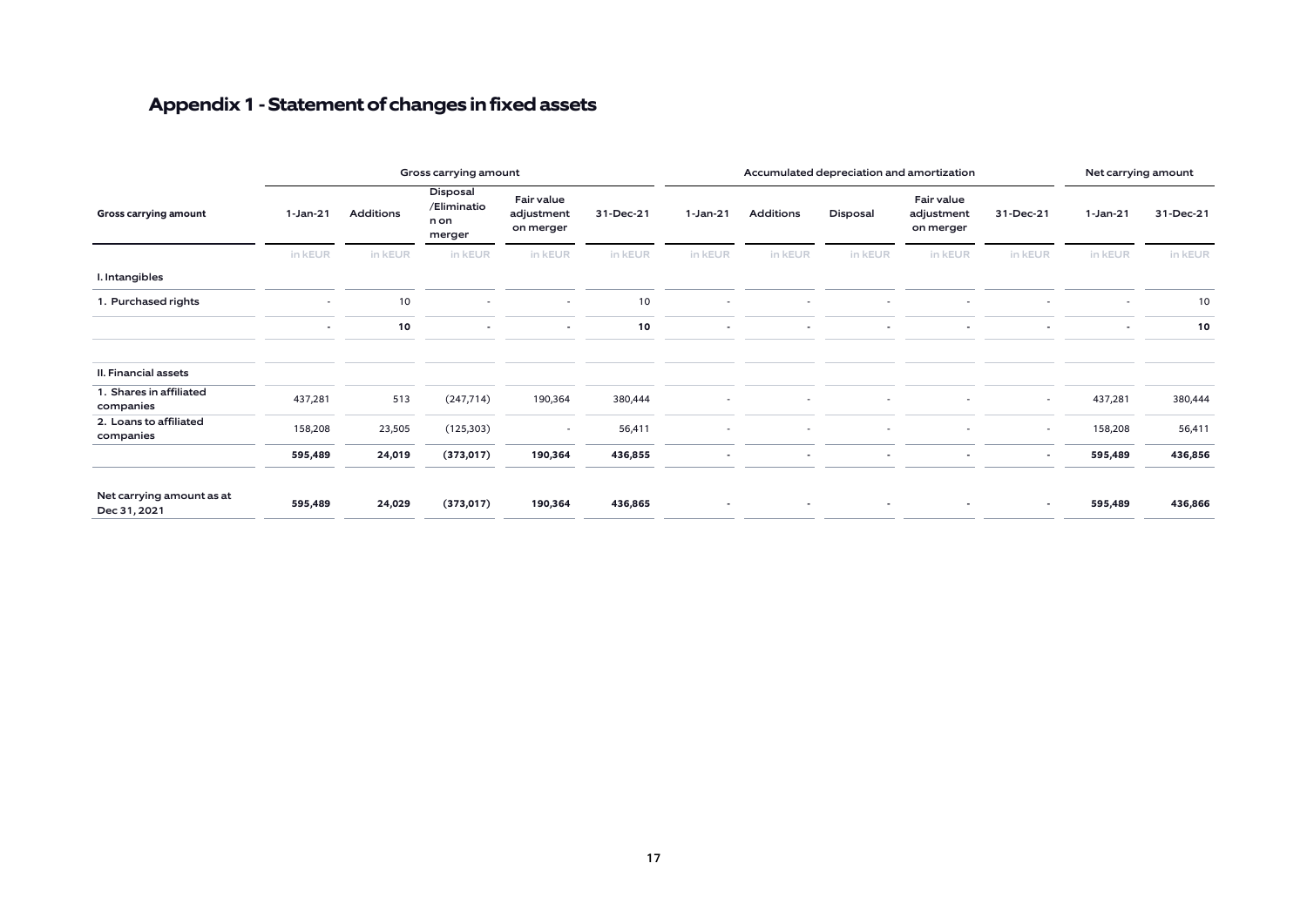### **Appendix 2 - List of subsidiaries pursuant to section 285 para 11 German Commercial Code**

| $\frac{9}{2}$   | Company                                                         | Shareholding | ation<br>incorpor<br>E<br>Country | $\widehat{\mathsf{E}}$<br>৯<br>eig<br>훈 | 1/2021<br>ñ<br>Equity |             | e yea<br>ofit/(loss) for<br>2021 |          | Note          | Disclosure                                                                                          |  |
|-----------------|-----------------------------------------------------------------|--------------|-----------------------------------|-----------------------------------------|-----------------------|-------------|----------------------------------|----------|---------------|-----------------------------------------------------------------------------------------------------|--|
|                 |                                                                 |              |                                   |                                         | kFC                   | <b>kEUR</b> | kFC                              | kEUR     |               |                                                                                                     |  |
| $\mathbf{1}$    | Nagarro SE, Munich, Germany                                     | 100.00%      | Germany                           | <b>EUR</b>                              | 243,572               | 243,572     | 12,495                           | 12,495   | $(1)$ & $(2)$ | Separate and consolidated annual financial<br>statements in the Federal Gazette<br>(Bundesanzeiger) |  |
|                 | <b>Direct investments of Nagarro SE</b>                         |              |                                   |                                         |                       |             |                                  |          |               |                                                                                                     |  |
| $\overline{2}$  | Nagarro Inc., San Jose, USA                                     | 100.00%      | <b>USA</b>                        | <b>USD</b>                              | 35,769                | 30,986      | 6,619                            | 5,595    |               |                                                                                                     |  |
| 3               | Nagarro Software Pvt. Ltd.,<br>Gurgaon, India                   | 100.00%      | India                             | INR                                     | 4,890,572             | 57,976      | 1,118,789                        | 12,797   |               |                                                                                                     |  |
| $\overline{4}$  | Nagarro Software GmbH,<br>Frankfurt, Germany                    | 100.00%      | Germany                           | <b>EUR</b>                              | 2,042                 | 2,042       | (357)                            | (357)    |               | Exemption pursuant to Section 264 (3) HGB                                                           |  |
| 5               | Nagarro Software S.A., Monterrey,<br>Mexico                     | 100.00%      | Mexico                            | <b>MXN</b>                              | (65, 140)             | (2,807)     | (31, 308)                        | (1,305)  |               |                                                                                                     |  |
| 6               | Mokriya Inc., Cupertino, USA                                    | 100.00%      | <b>USA</b>                        | <b>USD</b>                              | 5,743                 | 5,063       | (1, 352)                         | (1, 143) |               |                                                                                                     |  |
| $7\overline{ }$ | Nagarro Objectiva Inc., Fishers,<br><b>USA</b>                  | 100.00%      | <b>USA</b>                        | <b>USD</b>                              | (19, 876)             | (17, 523)   | (4,541)                          | (3,838)  |               |                                                                                                     |  |
| 8               | Objectiva Software Solutions Co.<br>Ltd., Beijing, China        | 100.00%      | China                             | CNY                                     | 65,607                | 9,092       | 29,902                           | 3,917    |               |                                                                                                     |  |
| 9               | Objectiva Software Solutions Co.<br>Ltd., Xi'an, China          | 100.00%      | China                             | CNY                                     | 8,232                 | 1,141       | 724                              | 95       |               |                                                                                                     |  |
| 10              | Advanced Technology Consulting<br>Service Inc., New Jersey, USA | 100.00%      | <b>USA</b>                        | <b>USD</b>                              | 39,761                | 34,464      | (1, 544)                         | (1, 343) |               |                                                                                                     |  |
| 11              | ATCS Australia Pty Ltd,<br>Melbourne, Australia                 | 100.00%      | Australia                         | <b>AUD</b>                              | 124                   | 80          | (1)                              | (0)      |               |                                                                                                     |  |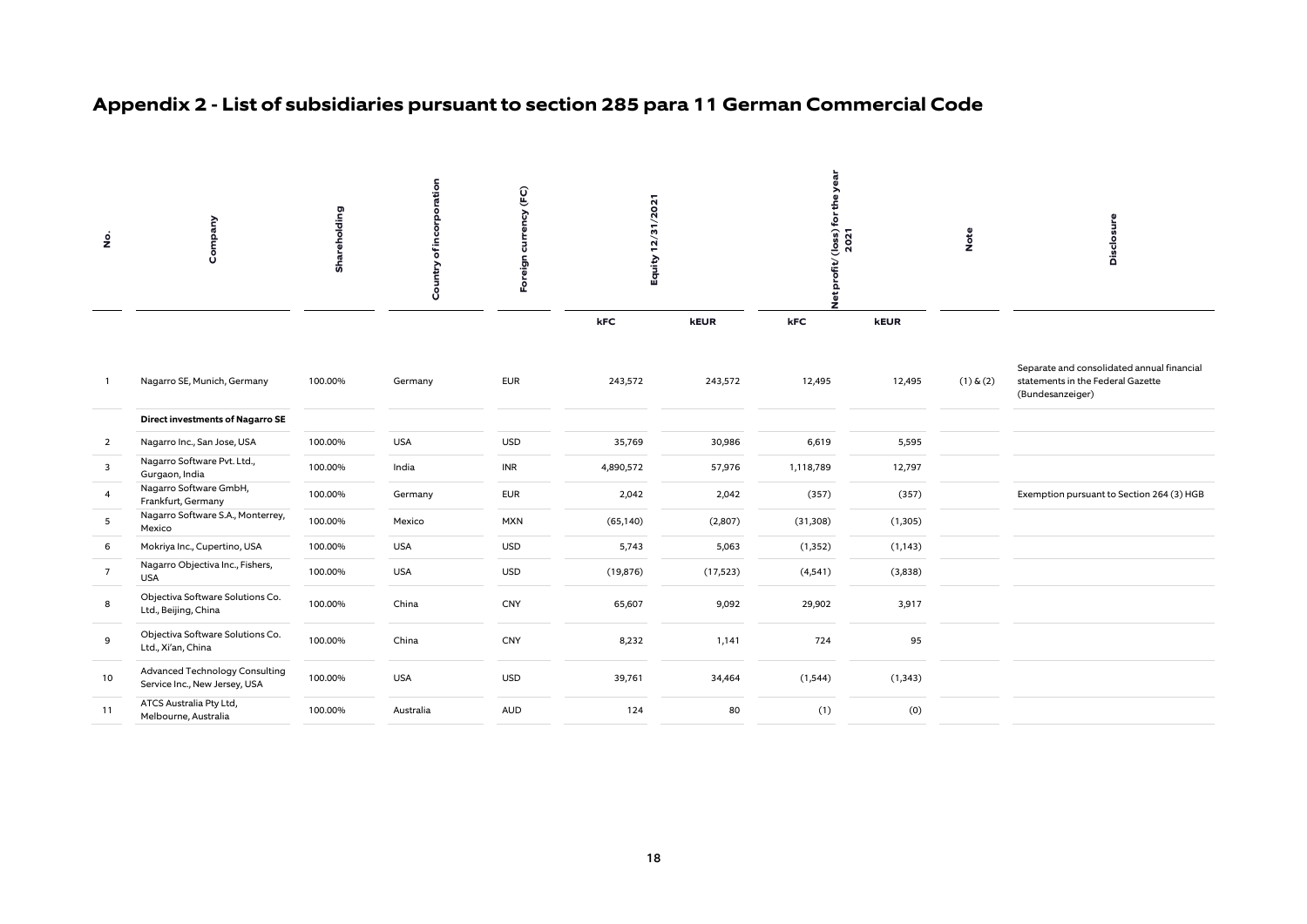| ġ  | Company                                                                            | Shareholding | incorporation<br>٥f<br>Country | ency<br>$\widetilde{\mathsf{E}}$<br>5<br>eign<br>훈 | Equity<br>2/31/2021 |        | Net profit/<br>(loss) for the<br>year 2021 |       | Note          | Disclosure                                |  |
|----|------------------------------------------------------------------------------------|--------------|--------------------------------|----------------------------------------------------|---------------------|--------|--------------------------------------------|-------|---------------|-------------------------------------------|--|
|    |                                                                                    |              |                                |                                                    | kFC                 | kEUR   | kFC                                        | kEUR  |               |                                           |  |
| 12 | <b>Advanced Technology Consulting</b><br>Service Canada Inc., Toronto,<br>Canada   | 100.00%      | Canada                         | CAD                                                | 643                 | 447    | 164                                        | 115   |               |                                           |  |
| 13 | ATCS (Beijing) Technology<br>Consulting Company Limited,<br>Beijing, China         | 100.00%      | China                          | CNY                                                | 4,707               | 652    | 684                                        | 91    |               |                                           |  |
| 14 | Allgeier Global Services Asia Pte.<br>Ltd., Singapore                              | 100.00%      | Singapore                      | SGD                                                | 1,778               | 1,092  | (104)                                      | (66)  |               |                                           |  |
| 15 | Nagarro Enterprise Services Pvt.<br>Ltd., Jaipur, India                            | 100.00%      | India                          | <b>INR</b>                                         | 1,211,716           | 14,009 | 309,926                                    | 3,545 |               |                                           |  |
| 16 | <b>Advanced Technology Consulting</b><br>Service Private Limited, Jaipur,<br>India | 100.00%      | India                          | <b>INR</b>                                         | 627,479             | 7,439  | 106,631                                    | 1,228 |               |                                           |  |
| 17 | Nagarro SDN. BHD., Kuala<br>Lumpur, Malaysia                                       | 100.00%      | Malaysia                       | <b>MYR</b>                                         | 3,330               | 704    | 750                                        | 153   |               |                                           |  |
| 18 | Nagarro K.K., Tokyo, Japan                                                         | 100.00%      | Japan                          | JPY                                                | 117,914             | 903    | 14,681                                     | 113   |               |                                           |  |
| 19 | Nagarro (Private) Limited,<br>Colombo, Sri Lanka                                   | 100.00%      | Sri Lanka                      | LKR                                                | 4,416               | 19     | (15, 584)                                  | (66)  |               |                                           |  |
| 20 | Nagarro Software AB, Stockholm,<br>Sweden                                          | 100.00%      | Sweden                         | <b>SEK</b>                                         | 5,174               | 504    | (258)                                      | (25)  |               |                                           |  |
| 21 | Nagarro GmbH, Vienna, Austria                                                      | 100.00%      | Austria                        | <b>EUR</b>                                         | 4,354               | 4,354  | 1,114                                      | 1,114 |               |                                           |  |
| 22 | Nagarro ATCS GmbH, Kronberg<br>im Taunus, Germany                                  | 100.00%      | Germany                        | <b>EUR</b>                                         | 142                 | 142    | 117                                        | 117   |               | Exemption pursuant to Section 264 (3) HGB |  |
| 23 | Nagarro GmbH, Munich, Germany                                                      | 100.00%      | Germany                        | <b>EUR</b>                                         | 11,108              | 11,108 |                                            |       | $(1)$ & $(2)$ | Exemption pursuant to Section 264 (3) HGB |  |
| 24 | Nagarro Software SRL, Timisoara,<br>Romania                                        | 100.00%      | Romania                        | <b>RON</b>                                         | 5,944               | 1,201  | 444                                        | 90    |               |                                           |  |
| 25 | Nagarro Software Ltd., London,<br>United Kingdom                                   | 100.00%      | UK                             | GBP                                                | 3,267               | 3,891  | 776                                        | 903   |               |                                           |  |
| 26 | Nagarro AS, Oslo, Norway                                                           | 100.00%      | Norway                         | <b>NOK</b>                                         | 3,310               | 331    | (2,380)                                    | (234) |               |                                           |  |
| 27 | Nagarro Pty. Ltd., Sydney,<br>Australia                                            | 100.00%      | Australia                      | <b>AUD</b>                                         | 608                 | 389    | 215                                        | 137   |               |                                           |  |